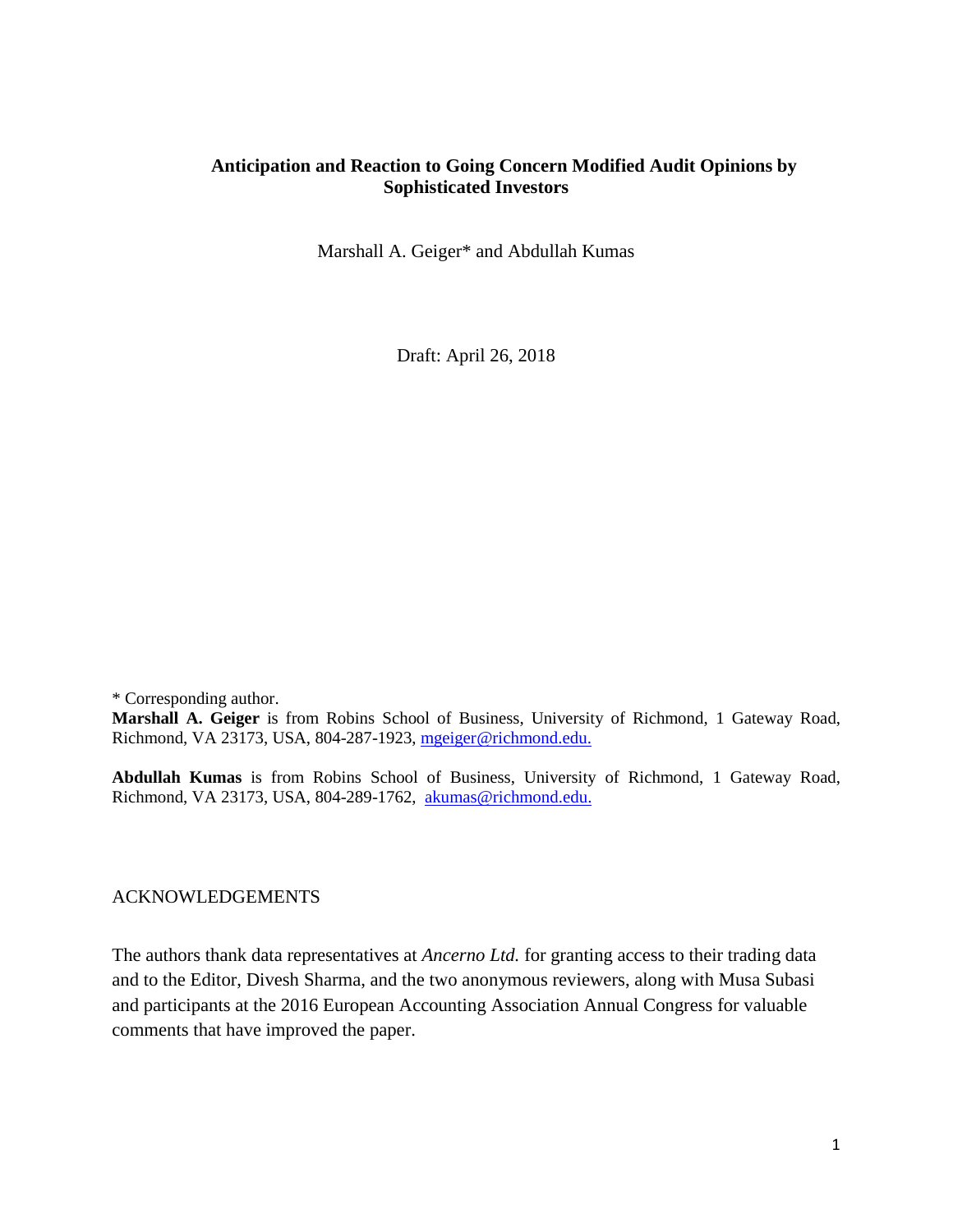# **Anticipation and Reaction to Going Concern Modified Audit Opinions by Sophisticated Investors**

# **Abstract**

The purpose of this paper is to examine whether institutional investors: 1) anticipate a distressed firm's receipt of a first-time going concern modified audit opinion, and 2) react to a first-time going concern modified opinion by engaging in abnormal net selling of firm shares. Using a proprietary database of U.S. institutional investor trades, we find that institutional investors are net sellers of first-time going concern opinion firms beginning six months before the release of the report and remain net sellers through the subsequent three months. We also find that the severity of the reasons auditors modify their opinions is associated with increased trading activity, but only after the opinion is publicly available. Our results support the position that an auditor's going concern modified opinion is influential in the marketplace by documenting that institutional investors anticipate this price-relevant information and react through increased selling. The finding of increased net selling of firms with more severe reasons for report modifications provides evidence of the incremental informational value of the wording in the modified opinion.

**Keywords:** Going Concern, Auditor Opinions, Institutional Investors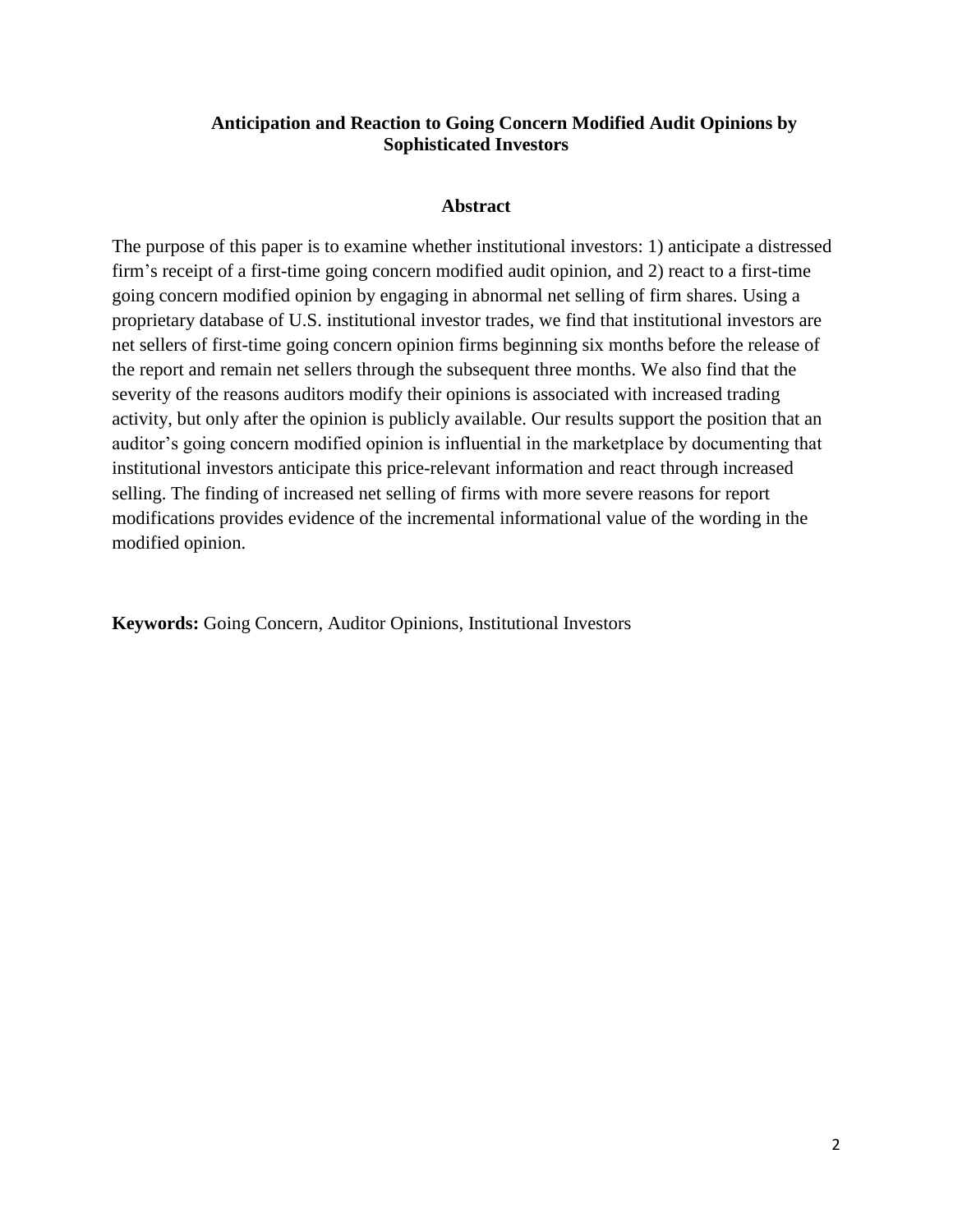# **Anticipation and Reaction to Going Concern Modified Audit Opinions by Sophisticated Investors**

#### **1. INTRODUCTION**

In this study, we examine whether institutional investors, as a group of sophisticated investors, are able to anticipate bad news from the company's external auditor in the form of a first-time going concern modified audit opinion (GCMO), and whether this opinion is associated with trading after its release. External auditors obtain a vast amount of private information when conducting the audit (Kida, 1980; Beattie, Fearnley & Brandt 2000), most of which is never revealed to the public. However, in the case of a GCMO, the auditor is required to indicate their overall doubt regarding the continued viability of the company, along with the salient factors that have caused them to maintain such doubt (Carson, Ferguson & Simnett 2006; Blay & Geiger, 2013; Xu, Carson, Fargher & Jiang, 2013; AUASB, 2015; PCAOB, 2015a; Carson, Fargher & Zhang 2017). Professional standards indicate that a GCMO is not a prediction of failure. Nonetheless, it is a credible signal from the auditor regarding the financial condition of the company and the auditor's professional assessment of continued future viability that has the potential to provide price-relevant information to the market (Fleak & Wilson, 1994; Menon & Williams, 2010; Blay, Geiger & North, 2011; Renart & Barnes, 2013; Ianniello & Galloppo, 2015; Carson et al., 2017). Therefore, we examine trading around announcements of first-time GCMOs to determine whether institutional investors in the U.S. appear to anticipate this GCMO, and whether it provides additional information to these investors.

A large literature establishes the important role that the external auditor plays in the financial markets (DeFond & Zhang, 2014; Hay, Knechel, & Willekens, 2014). Prior research has found that an audit by independent external auditors increases the credibility of financial information produced and disseminated by company management (Duréndez & Gómez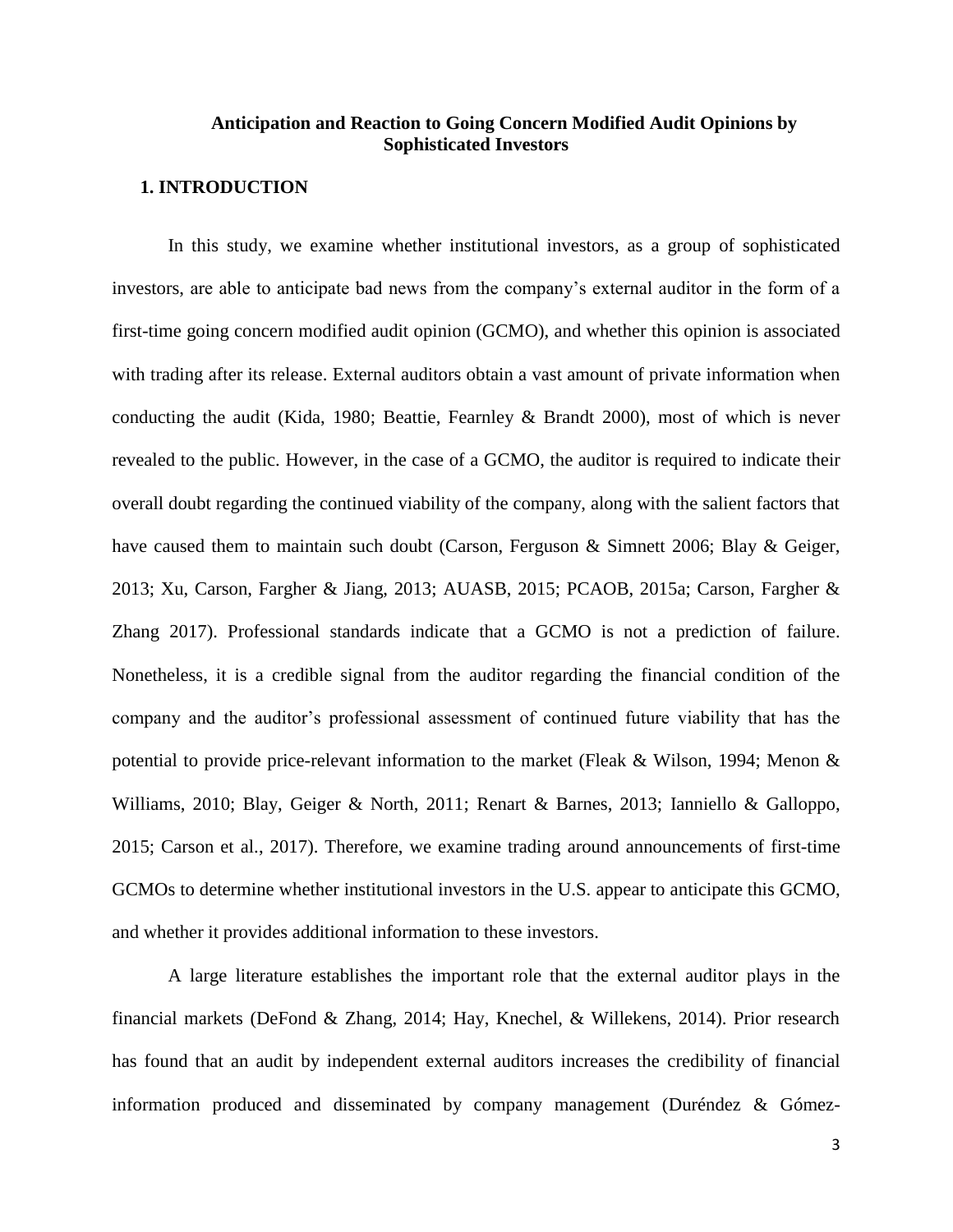Guillamón, 2003; Wallace, 2004; Fan & Wong, 2005), which then enables companies to reduce their overall cost of capital (Minnis, 2011; Lennox & Pittman, 2011). In addition, prior research finds that specific communications from external auditors directly affect both a company's cost of capital (Ogneva, Subramanyam, & Raghunandan, 2007; Karjalainen, 2011), and their equity price (Fleak & Wilson, 1994; Blay & Geiger, 2001; Menon & Williams, 2010; Ianniello & Gallopo, 2015; Kausar, Taffler & Tan, 2017).

Standard-setters in the U.S., and internationally, have for the past several years debated, proposed and adopted regulations pertaining to reporting on a company's ability to continue as a going concern from both management's perspective and the auditor's perspective (IAASB 2015). The Financial Accounting Standards Board (FASB) in the U.S. has recently adopted new reporting standards for company management to affirm their company's ability to continue as a going concern, or to disclose the significant reasons the company's going-concern status may be at risk (FASB 2014). Further, and along with recently finalizing a new overall auditor reporting standard (PCAOB 2017a), the Public Company Accounting Oversight Board (PCAOB) has held numerous meetings with their advisory boards discussing how auditors should assess and report on gong concern issues of their audit clients (PCAOB 2011, 2012a, 2012b, 2012c, 2012d). These discussions have led to placing the issue of auditor reporting on going concern on the PCAOB's current project agenda (PCAOB 2017b).

Prior literature also establishes the important role that institutional investors play in the financial markets. Previous research has found that these sophisticated investors not only are able to profitably trade on publicly available information (Bushee & Goodman, 2007; Yan & Zhang, 2009; Jegadeesh & Tang, 2010), their trades also provide information to the market that influences individual firm valuation (Sias & Starks, 1997; Boehmer & Kelley, 2009;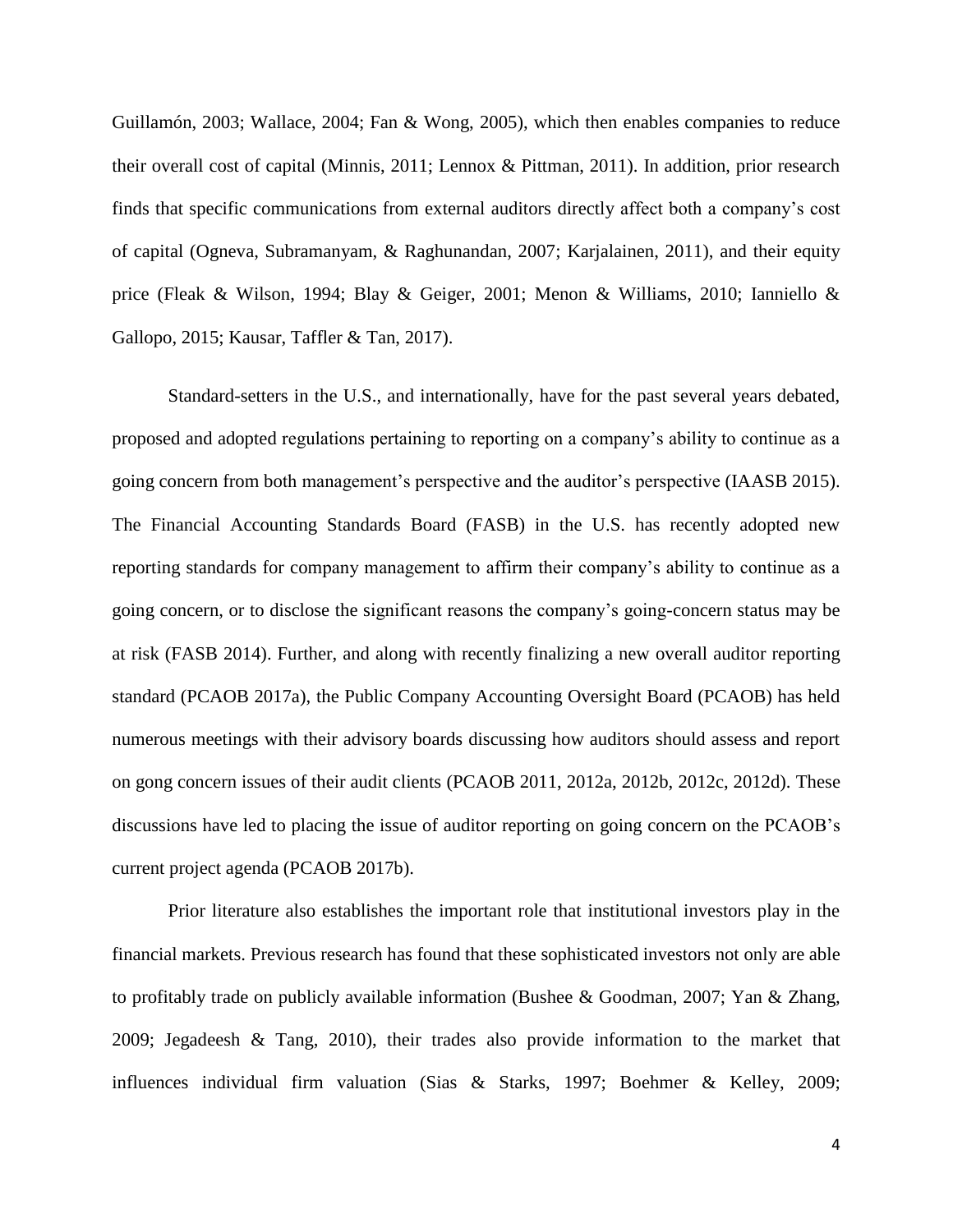Ramalingegowda & Yu, 2012). Institutional investors often have access to private information in the form of meetings with corporate executives that are not available to other market participants (Ke & Ramalingegowda, 2005; Griffin, Shu & Topaloglu, 2012; Green, Jame, Markov & Subasi, 2014). Accordingly, prior studies (Ke & Petroni, 2004; Solomon & Soltes, 2015) observe that institutional investors are able to execute profitable trades based on their private information, and that there is a positive relationship between changes in institutional holdings and firms' future earnings and returns. Consequently, institutional investors appear to be able to anticipate future corporate events better than other market participants (Ke & Petroni, 2004; Hribar, Jenkins & Wang, 2009; Ramalingegowda, 2014).

We analyze institutional investor trading activity by using a proprietary database of U.S. institutional investor trades from *Ancerno Ltd*. We examine trading activity before and after the announcement of a first-time GCMO and focus our analysis on the net buying activity (i.e., purchases minus sales) of these institutional investors. If institutions are able to accurately anticipate the receipt of a first-time GCMO, we expect to see a pattern of net selling prior to the announcement of the first-time GCMOs. Further, our analysis employing actual daily trading activity allows us to determine, on average, how early institutional investors begin to actively trade on their expectation of a GCMO.

We find that *Ancerno* investors are abnormal net sellers beginning approximately six months prior to the announcement of the first-time GCMO and remain so through three months after release of the GCMO. Our results are generally consistent with Johnson and Lys (1990) who show that fundamental changes in a firm's operations can precede a GCM, thereby inducing knowledgeable institutional investors to sell. Our findings support Ramalingegowda (2014) who finds that institutional investors are net sellers prior to bankruptcy filing. Our results are also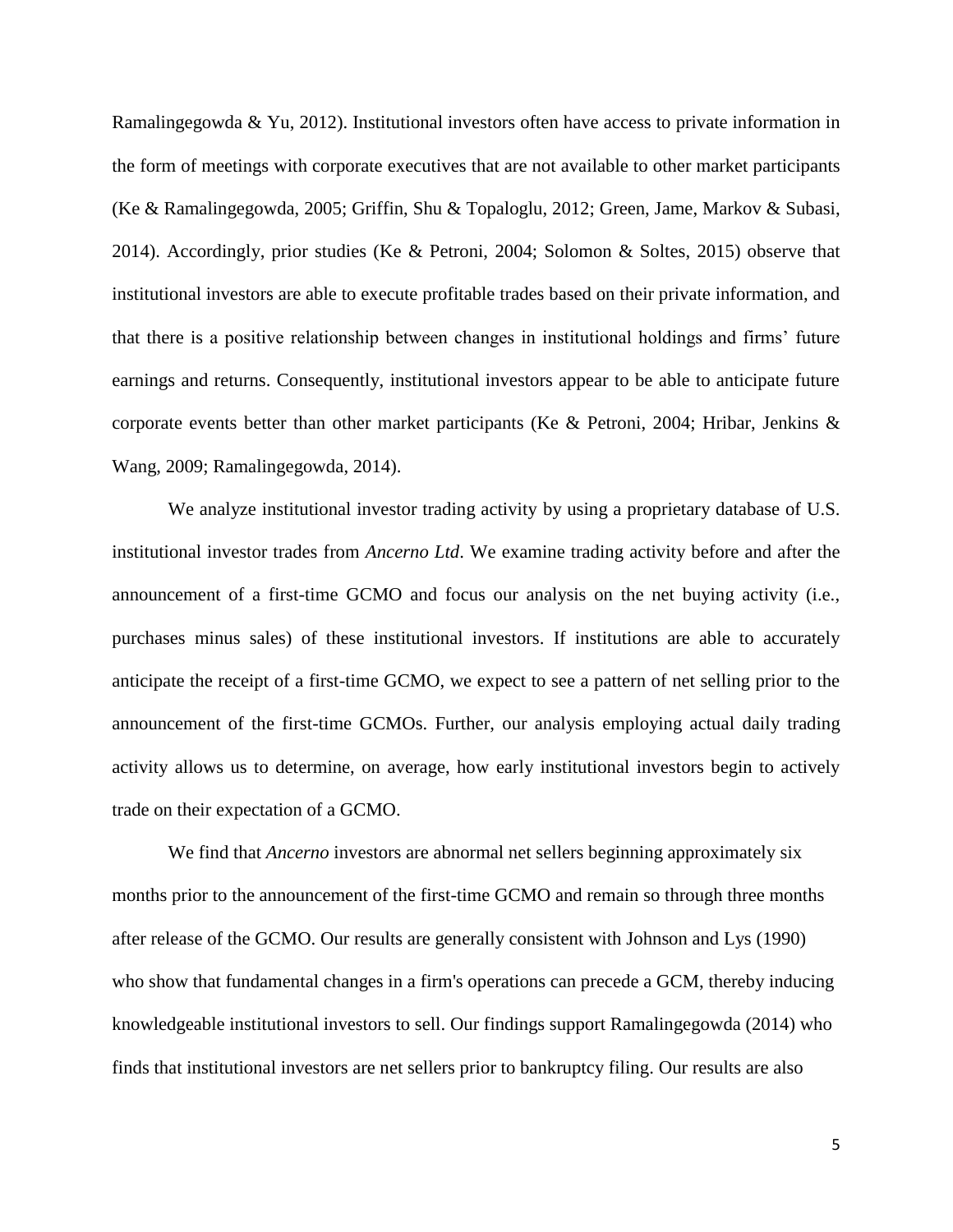consistent with those of Menon and Williams (2010) who find that institutional investor ownership percentages are significantly lower the quarter after the GCMO announcement. Further, we find that, in general, the severity of the GCMO, as indicated by multiple stated reasons for the report modification, do not significantly affect institutional investor net selling activity prior to the GCMO date, but are associated with greater net selling activity after its release. These results suggest that institutional investors are generally able to identify and reduce their holdings of subsequent first-time GCMO firms, yet that the reasons for the GCMO are still value-relevant and significantly affect even sophisticated institutional investor trading.

Our study contributes to the literature in several ways. First, our study differs from prior research in that we address a more fundamental question of whether institutional investors appear to be able to anticipate forthcoming first-time GCMOs prior to their public announcement; and if so, when the institutional investors first start trading on the anticipated GCMOs. Prior studies have investigated institutional investor trading around the release of information from the company or from investment analysts, but not from the company's external auditor. We demonstrate that institutional investors appear able to accurately anticipate auditor GCMOs, even after controlling for other indicators of financial stress, and are net sellers of these companies prior to the public GCMO announcement. Second, we use actual institutional investor daily trading data. Prior research investigating investor reaction to price-relevant information has typically examined the aggregate equity market, or has relied on quarterly 13-F institutional investor holdings data to infer trading reaction of institutional investors (Menon & Williams  $2010$ .<sup>1</sup> Third, ours is one of the few studies that explore reaction to the reasons auditors indicate in the GCMO for their doubt about a firm's ability to continue as a going concern (Menon & Wlliams 2010; Chen, He, Ma, and Stice 2016). We find that institutional investor trading differs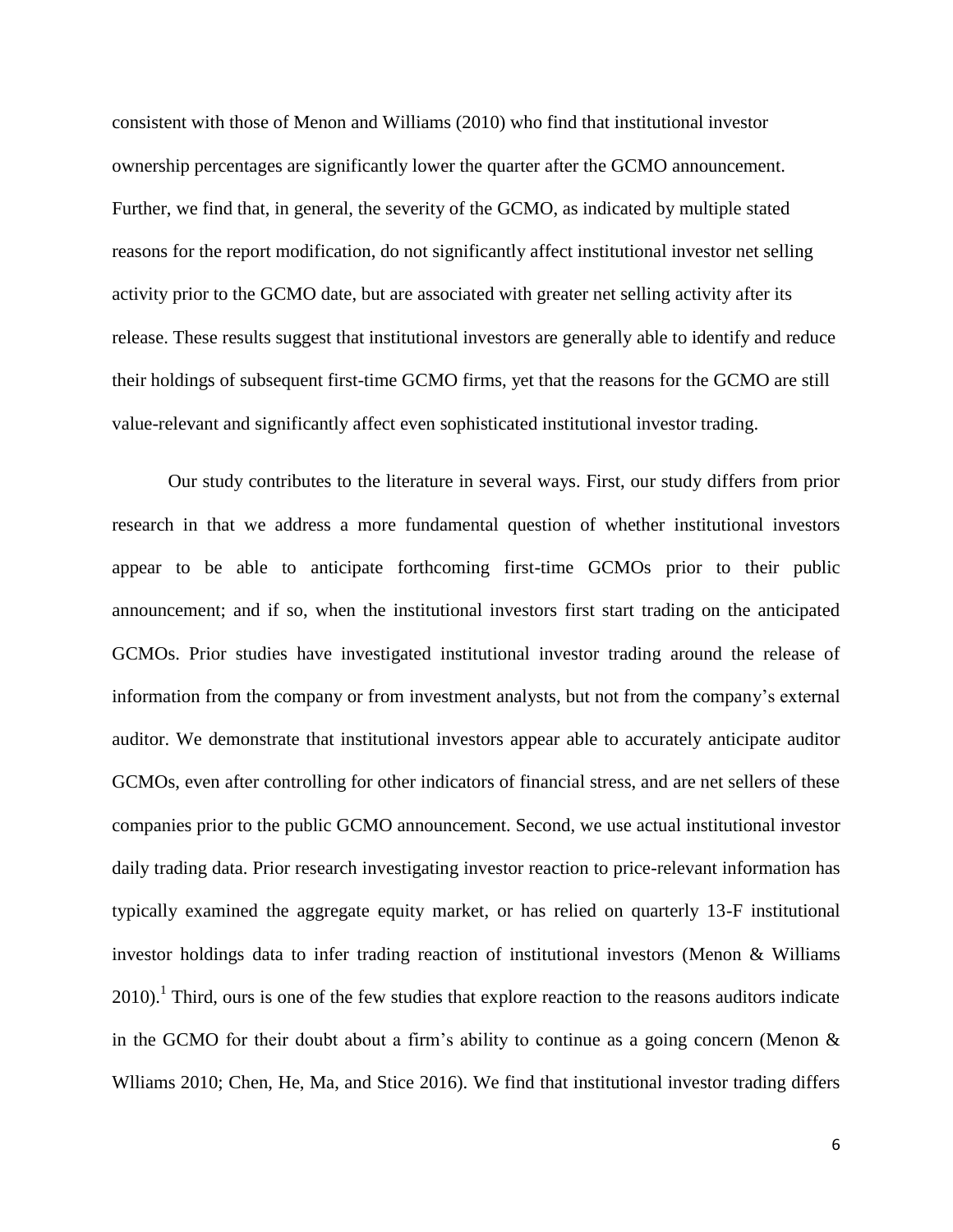with the severity of reasons for the GCMO, but only after the GCMO is released, suggesting that the wording of the GCMO matters. Fourth, we contribute to the literature on differences in Big 4 and non-Big 4 firms as we find strong evidence that Big 4 audit opinions are associated with significantly greater net selling indicating that Big 4 opinions are viewed as more credible than non-Big 4 opinions. Lastly, we contribute to the sparse literature on institutional investor trading of distressed firms. Frino, Jones, Lepone, and Wong (2014) and Ramalingegowda (2014) examine trading on bankrupt firms in Australia and in the U.S. and Ramalingegowda (2014) notes that there are numerous studies on the trading behavior of institutional investors, yet there is little research that investigates institutional investor trading on financially distressed firms. As investor trading and auditor reporting on distressed firms is of interest to regulators, practitioners and academics (Carson et al., 2017; Kausar & Lennox, 2017), we extend the literature in this area by examining trading surrounding distressed firms that receive first-time GCMOs.

The remainder of the paper proceeds as follows. The next section provides some background, discusses the prior literature and presents our research questions. A discussion of our institutional investor trading data presented, followed by our research method. We then present the results of our analyses, and the final section concludes the study.

#### **2. BACKGROUND AND RESEARCH QUESTIONS**

#### **2.1 Auditor Going Concern Opinions and Market Responses**

External auditors, as third party information intermediaries, play a key role in shaping a company's information environment and enhancing the credibility of disclosed financial information (Duréndez Gómez-Guillamón, 2003; Wallace, 2004). In performing this role, external auditors obtain a tremendous amount of private company information that they use in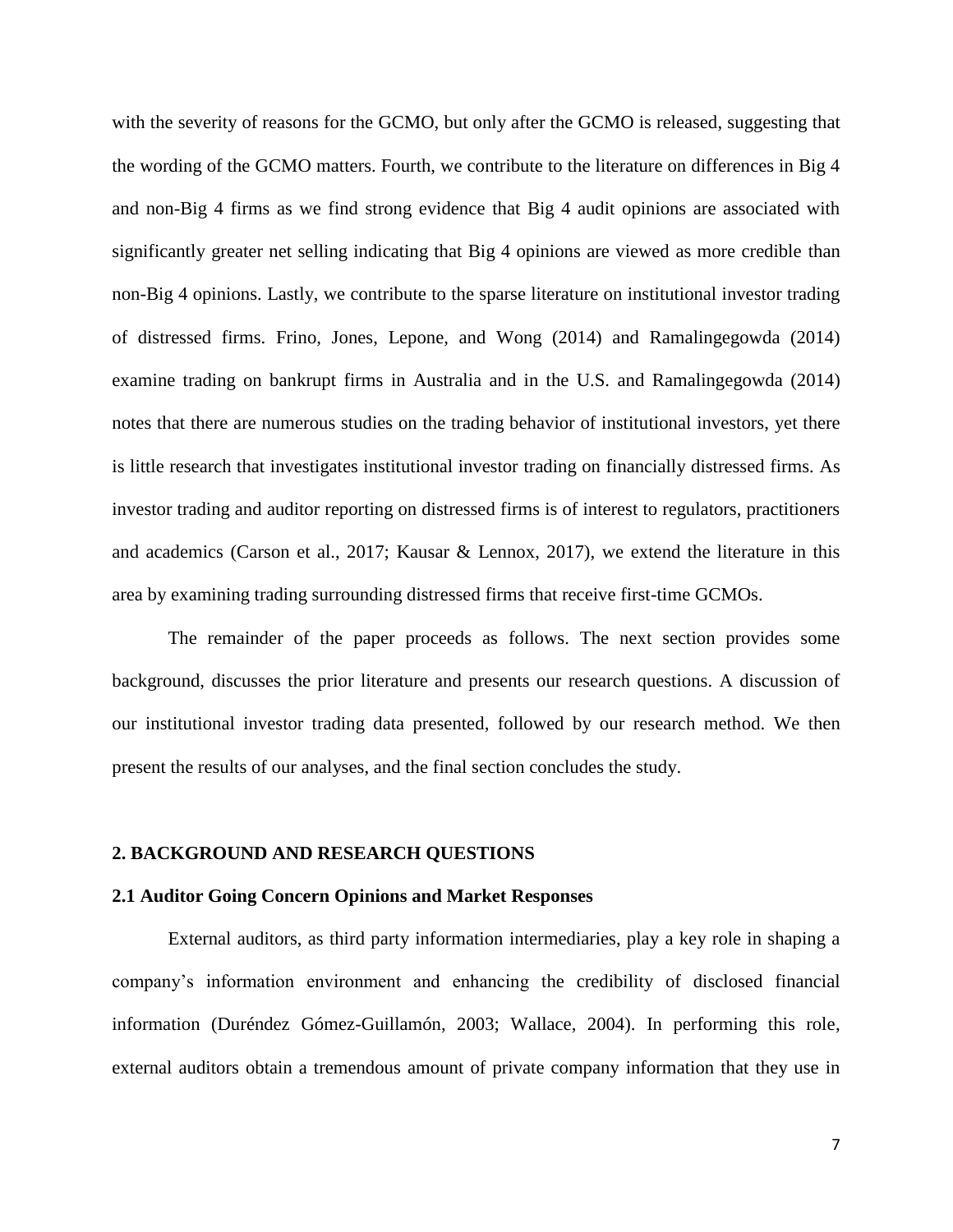conducting the audit and in formulating their professional opinion regarding the company's financial statements and disclosures (Kida, 1980; Beattie et al., 2000; PCAOB, 2015a). Professional standards preclude auditors from disclosing or acting on their private information; however, auditors convey some of their private information by rendering their professional opinion on the client's financial statements in their audit report. The audit report is the final, public summation of the auditor's professional opinion regarding the client company's financial statements and disclosures. The release of this opinion from a privately informed third party may relay new or confirmatory information to the market (Blay et al., 2011), and although guided by professional standards, its form and content is controlled by the auditor.

Current going concern reporting standards in the U.S. are consistent with those of the IAASB (2015) and AUASB (2015). They require that in cases of company financial stress, if, after evaluating all the available evidence, the auditor has "substantial doubt" regarding whether the client company can continue as a going concern for the succeeding 12 months, then they are required to modify their audit report to emphasize this uncertainty (PCAOB, 2015b). The issuance of an audit opinion modified for going concern uncertainty involves evaluating a voluminous amount of audit evidence, and requires a considerable amount of professional judgment (Kida, 1980; Carson et al., 2013; Renart & Barnes, 2013).

Prior empirical and antidotal research finds that GCMOs, and especially first-time GCMOs, are likely the outcome of an extensive amount of negotiation between company management and the auditor (Kida, 1980; Beattie et al., 2000; Bodek, Daugherty, & Radtke, 2012). During these negotiations auditors must balance client preferences for unmodified reports against their fiduciary duty to act in the interest of financial market constituents. Prior research has supported this reporting tension on the part of external auditors by documenting that clients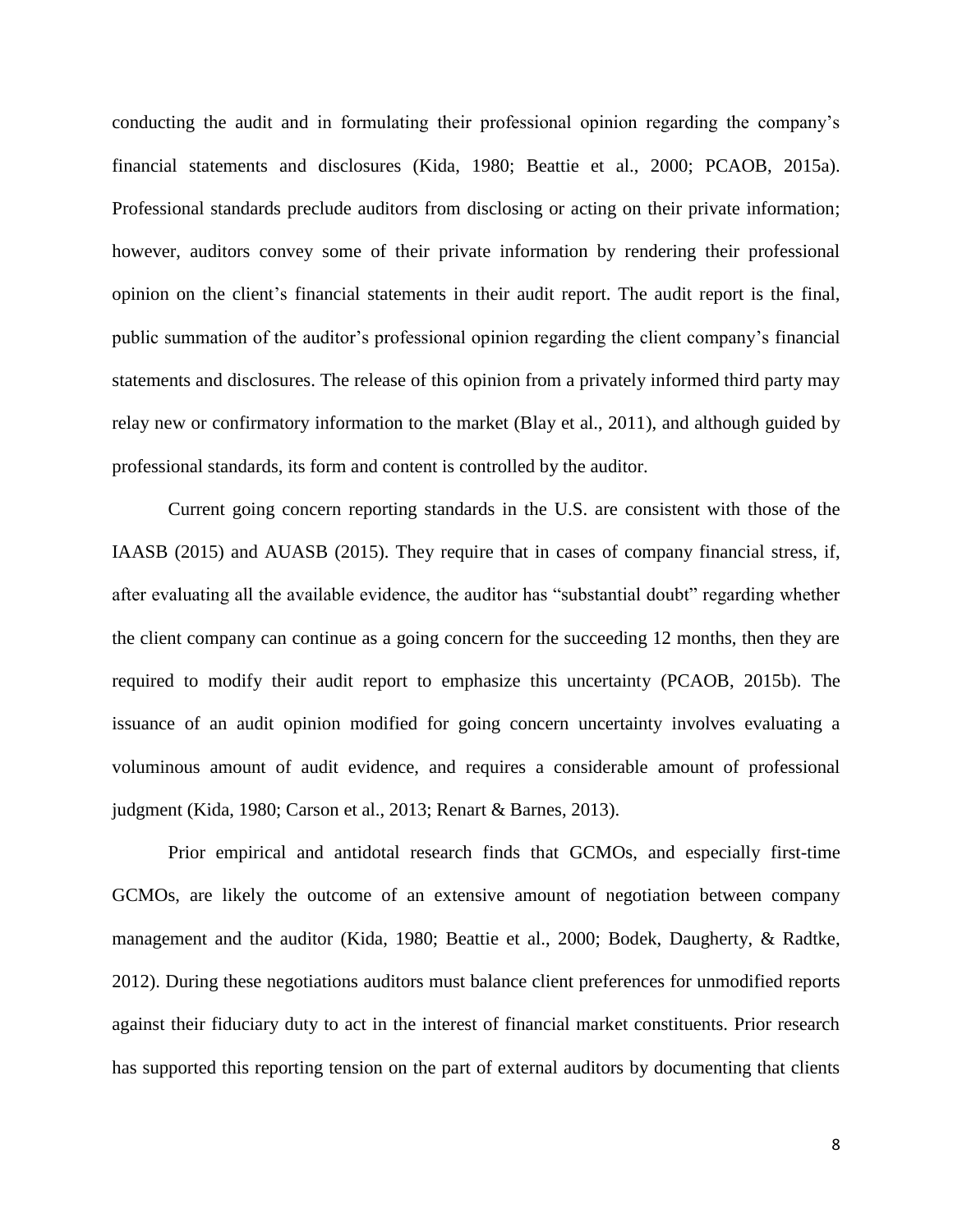do not welcome getting a GCMO opinion from their auditor, and often dismiss the audit firm if they receive what can be viewed as an unwarranted GCMO opinion (Geiger, Raghunandan, & Rama, 1998; Carcello & Neal, 2003). However, in cases of bankruptcy, auditors are able to reduce their litigation exposure if they issue a GCMO to a financially distressed client prior to bankruptcy filing (Kaplan & Williams, 2012). These findings support an audit client's preference for a standard unmodified audit report, and the potential adverse consequences for auditors issuing and not issuing a GCMO. Accordingly, auditors are very cognizant about not rendering a warranted GCMO, or rendering one without justification (Geiger, Raghunandan & Rama 1998).

Prior research also documents that an auditor's GCMO opinion is perceived by the market as a credible signal of the company's business risk (Dopuch, Holthausen, & Leftwich, 1986; Kennedy & Shaw, 1991). In general, companies that are recipients of unexpected first-time GCMO reports experience a statistically and economically significant negative stock price reaction (Fleak & Wilson, 1994; Blay & Geiger, 2001) that causes a shift in firm valuation from the income statement to the balance sheet (Blay et al., 2011). In sum, prior research supports the position that the GCMO opinion provides incremental information to the market from the auditor that is generally interpreted as a signal of potential business failure (Hopwood, McKeown, & Mutchler, 1994; Carson et al., 2013; Ianniello & Gallopo, 2015).

Menon and Williams (2010), using institutional holdings data from quarterly 13F filings, show that institutional ownership declines after the issuance of first-time GCMOs and that market reaction to the GCMO announcement is negatively related to level of institutional ownership. They conclude that institutional investors facilitate the market's ability to evaluate the negative information provided by the auditor's GCMO, and that institutional investors are the primary drivers of the negative stock price reaction to a GCMO.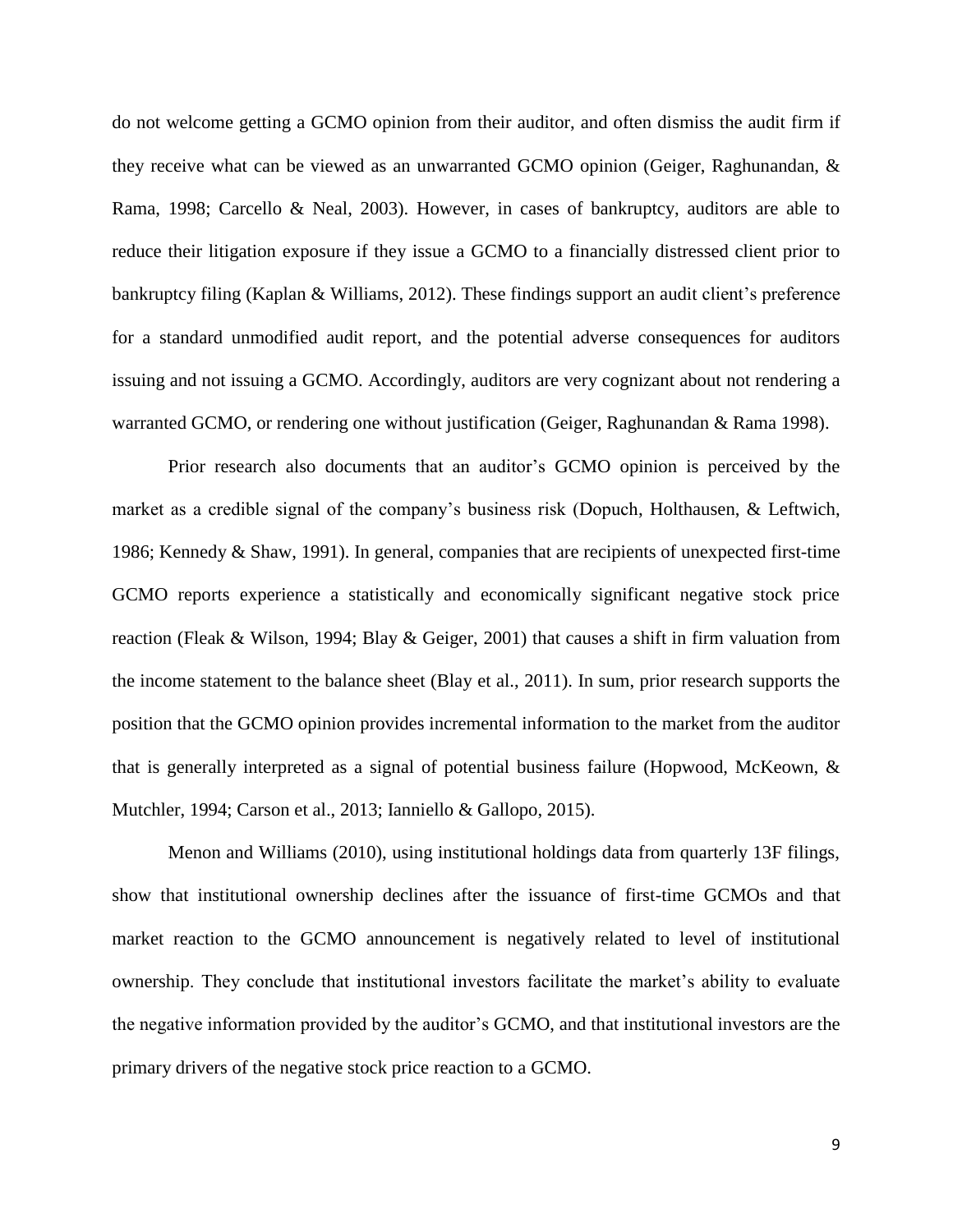#### **22. Institutional Investors as Sophisticated Market Participants**

Institutional investors own more than 60 percent of all publicly traded stocks in the US, and account for an even greater proportion of trading volume, making them one of the most important participants in the equity market.<sup>2</sup> Institutional investors are endowed with resources that can be used to obtain or generate superior information through either their own research or their connections with analysts, investment bankers, corporate executives, and board members. Institutional investors also have the ability to hire professional fund managers and analysts to perform extensive data collection and analysis of publicly available company information, which also enables them to outperform the general public (Sias & Starks, 1997; Boehmer & Kelley,  $2009$ ).<sup>3</sup>

In addition, large institutional investors are often able to access material information through different channels, while small investors must generally rely solely on publicly available information (Jegadeesh & Tang, 2010; Bushee, Jung, & Miller, 2011; Griffin et al., 2012; Green et al., 2014). For example, a 2015 Wall Street Journal article reports that institutional investors get special access to companies and are not only given company facts, they are afforded the opportunity to read executives' body language and voice tone for subtle, unspoken clues during restricted meetings with top management.<sup>4</sup> In sum, the above arguments suggest institutional investors, in general, possess an informational advantage over other investors.

#### *3.* **RESEARCH QUESTIONS**

Based on the preceding discussion, and the negative share price impact of a first-time GCMO, if institutional investors are able to anticipate these events for a company held in their investment portfolio, we expect them to be net sellers of those company shares prior to the public announcement of a first-time GCMO. Therefore, we expect institutional investors to start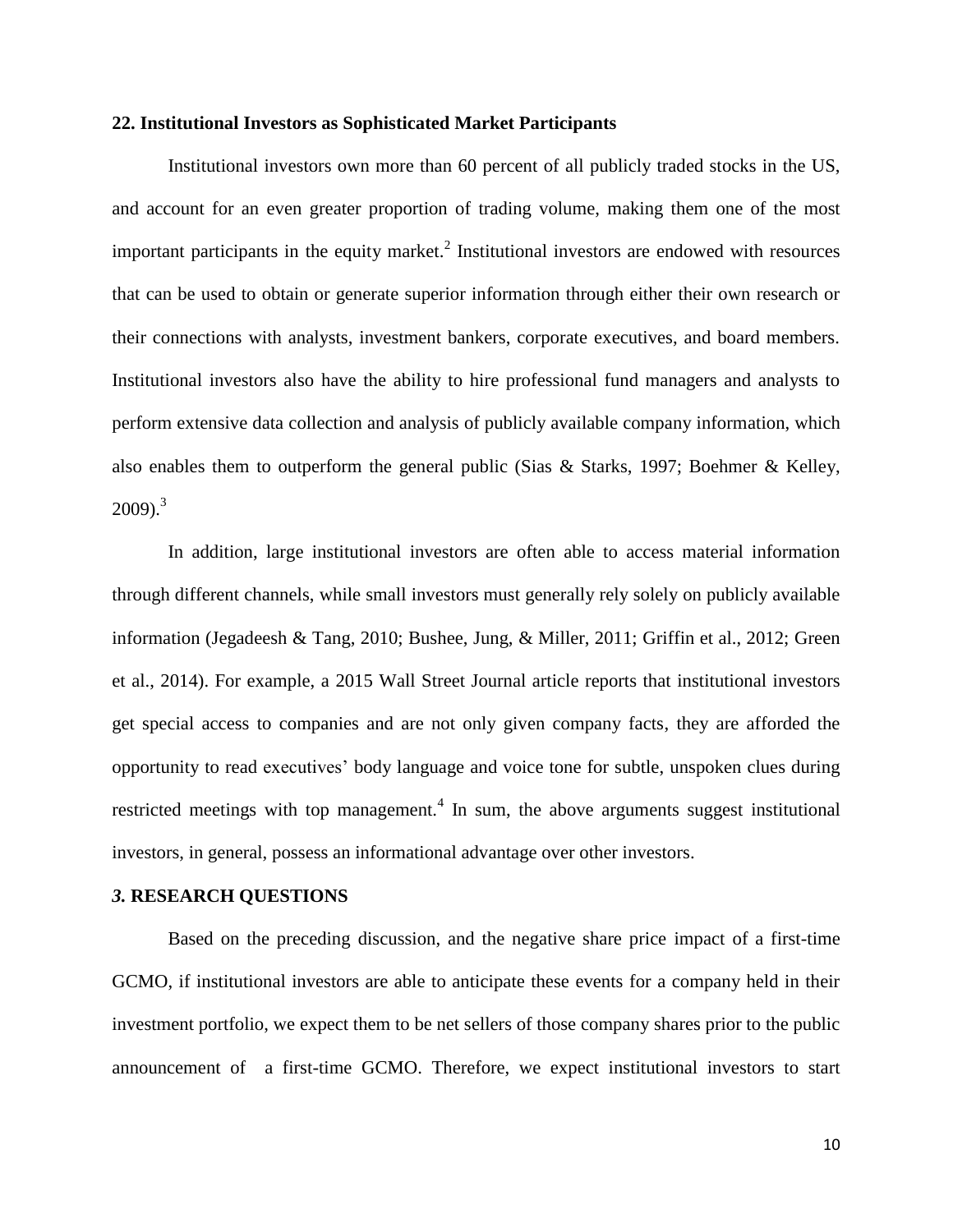actively selling their stocks in firms receiving a first-time GCMO before the public announcement. Accordingly, our first research question is:

*RQ1*: Are institutional investors net sellers prior to public announcements of a first-time going-concern modified audit report?

Our study differs from prior studies on institutional investor holdings in that we address a more fundamental question of whether institutional investors appear to be able to anticipate forthcoming first-time GCMARs prior to their public announcement; and if so, when the institutional investors first start trading on the anticipated GCMARs

# **3.1 Institutional Investor Trading and the Severity of the GCMO**

GCMOs are not identical because professional auditing standards require that if the auditor determines that there is substantial doubt about the firm's ability to continue as a going concern, that the auditor must mention the pertinent conditions and events giving rise to such doubt in their audit report (PCAOB, 2015a). However, only a few studies have examined the reasons for the auditor rendering a GCMO and the varying influence on report users. In one of the first studies, Menon and Williams (2010) find that GCMOs indicating the company is having difficulty obtaining financing, which they classify as a *severe* reason for a GCMO, experience greater negative stock price reaction than GCMOs for other reasons. Chen, et al. (2016) provide evidence that different reasons for the GCMO (for example financing difficulties, operating difficulties, other) lead to different loan contract conditions (for example interest rate, maturity, number and type of loan covenants). These studies highlight the informative value of the different GCMO reasons, and provide empirical support that what auditors communicate in the GCMO is not a simple binary decision to modify or not modify their report.

If institutional investors are better able to anticipate the receipt of a first-time GCMO than other market participants, then it follows that they may also be able to more accurately

11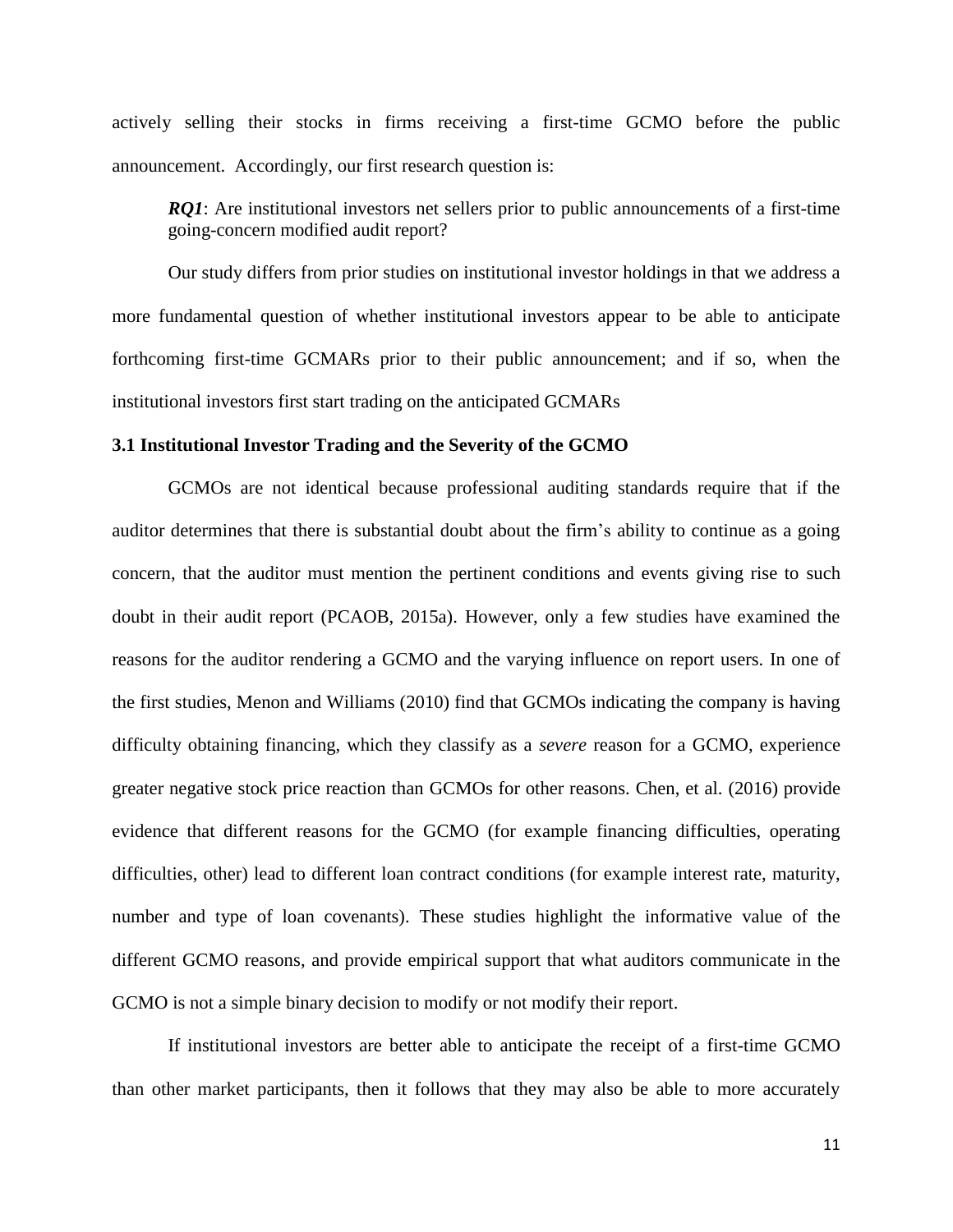identify the reasons for the GCMO, and the severity of those reasons. Accordingly, we examine whether the severity of the reason for the GCMO is associated with institutional investor trading behavior. Thus, our second research question:

*RQ2*: Is institutional investor net selling greater for more severe reasons for a first-time going-concern modified audit report than less severe reasons?

# **4. DATA AND SAMPLE**

 Following prior research, we classify a firm as receiving first-time GCMO if it receives a GCMO in the current year, but did not get a GCMO in the previous year. We combine Compustat and Audit Analytics databases with the institutional investors' detailed trading data provided by *Ancerno Ltd.* to investigate the institutional investors trading behaviors around the release date of the GCMOs. Puckett and Yan (2011) conclude that the institutional investors in the *Ancerno Ltd*. dataset account for around 10 percent of institutional trading activity.<sup>5</sup> The sample for this study consists of firms receiving a GCMO from the period 2002 to 2010.<sup>6</sup>

 To examine trading activity, we use the daily trade data and form monthly institutional investors' trading metrics (i.e., net buying). The database does not provide the name of the institutional investors, however, each institution has a unique investor code and *Ancerno* reports traded firm identifiers (CUSIP and TICKER symbol), trade date, execution volume, execution price, and whether the trade is a buy or sell (see Cready et al, 2014). We only include firms with trading data from *Ancerno* that also have stock price, earnings before extraordinary items, market value of equity, book value of equity and total assets data in Compustat. We drop small firms (firms with less than \$10 million in market value of equity). We also exclude 26 firms whose GCMO filing dates from Audit Analytics precede the fourth quarter earnings announcement date from Compustat. After merging Audit Analytics, Compustat, and *Ancerno* databases our sample consists of 420 firms receiving first-time GCMOs.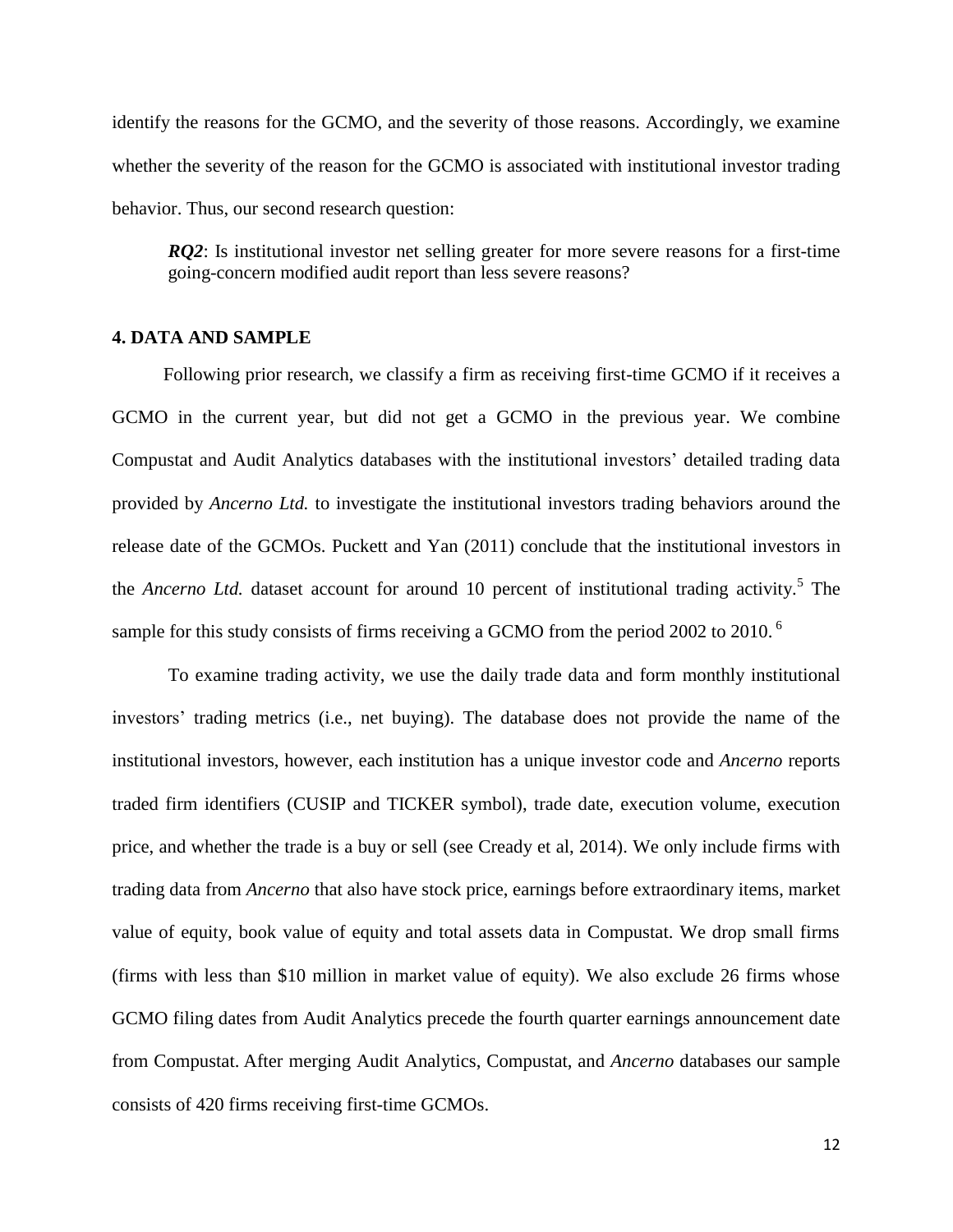#### **5. RESEARCH DESIGN**

 The metric representing institutional investor trading activity is constructed in two steps. First, we compute the daily net buying activities of the investors for each GCMO firm on each day. In particular, the institutional investors' net buying metric for firm *i* on day  $t$  (*NET\_BUY<sub>it</sub>*) is constructed as:

$$
NET\_BUY_{it} = \frac{BUY_{it} - SEL_{it}}{BUY_{it} + SEL_{it}} \tag{1}
$$

where  $BUY_{it}$  *(SELL<sub>it</sub>*) represents total number of shares outstanding purchased (sold) by the *Ancerno* investors in firm *i* on day *t*. Therefore, *NET\_BUYit* expresses the difference between percent buying activity and percent selling activity in firm *i* on day *t*. Second, after computing the daily percentage net buying activities we form monthly averages of the daily net buying activities during the months surrounding the GCMO filing date. Thus, *NET\_BUYi,m* represents institutional investors' average percentage net buying activity of firm *i* in month *m*. The monthly net buying metric is constructed as:

$$
NET\_BUY_{i,m} = \sum_{t=1}^{T} NET\_BUY_{it}/T
$$
 (2)

where *T* represents the number of trading days in month *m*. For example, *NET\_BUY*<sub>*i*-2</sub> *(NET\_BUY<sub>i,+2</sub>)* is the average percentage net buying activity of *Ancerno* investors in firm *i* during the  $2<sup>nd</sup>$  month prior to (after) the GCMO filing date. We examine monthly net buying activities of the investors for a window of 15 months; nine months before to six months after around the GCMO filing date (i.e., from *month-9* through *month+6*). The use of a 15-month window also ensures that the investigation period of a first-time GCMO does not coincide with the investigation period of another first-time GCMO issued to the same company.<sup>7</sup>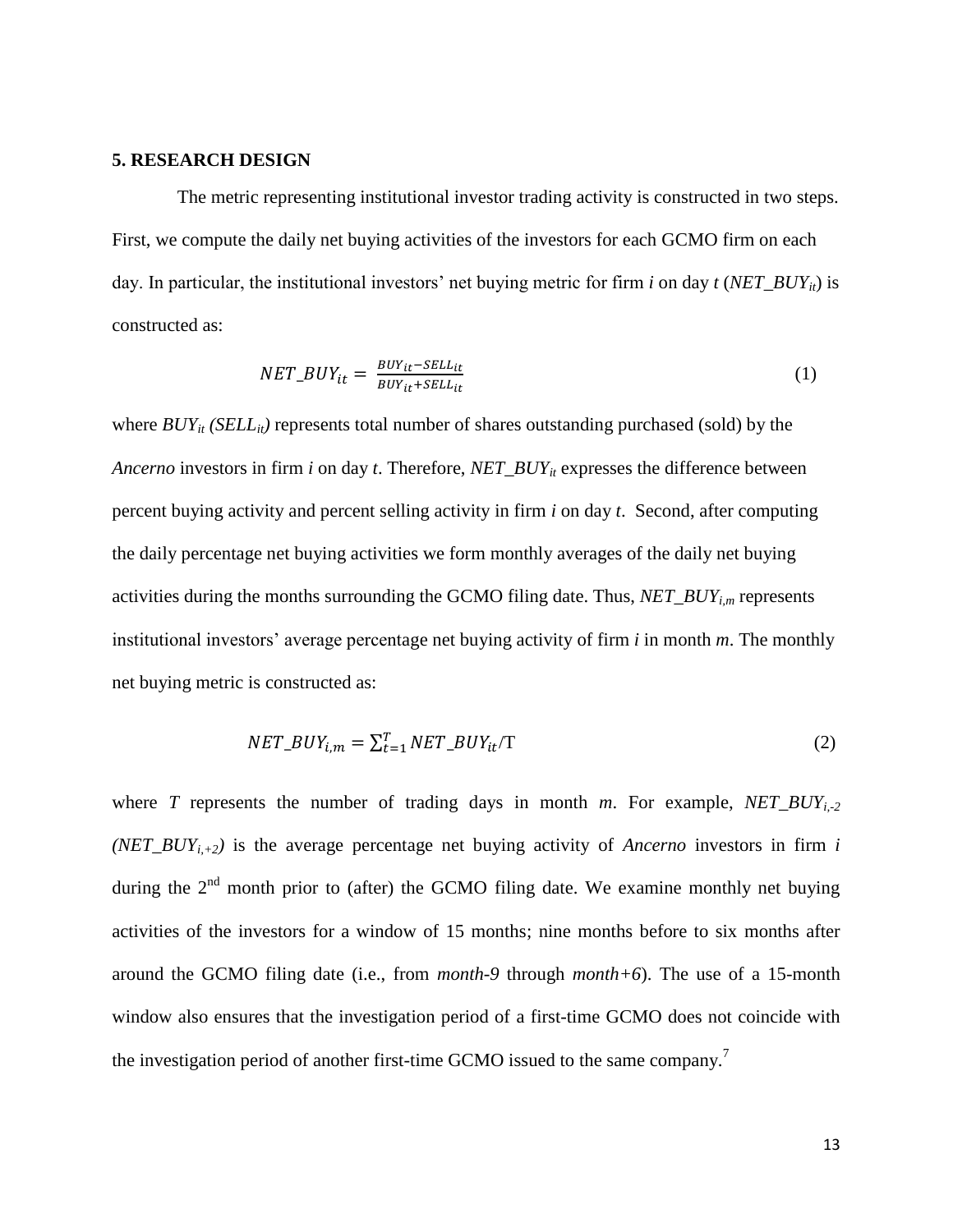As discussed further in a subsequent section of the paper, we first conduct a univariate analysis for the months surrounding the GCMO filing date (i.e., from *month-9* through *month+6*). Sample demographic statistics for the first-time GCMO firms are presented in Table 1. As is observed in Panel A of Table 1, the sophisticated investors are, on average, net sellers in the GCMO firms during the 15-month period with a mean *NET\_BUY* of -0.063. Additionally, Panel A of Table 2 presents the monthly net buying activities during the months surrounding the GCMO. We observe that the institutions are neither significant net sellers nor net buyers for the first-time GCMO firms from *month-9* to *month-7,* inclusive. In other words, the *Ancerno* investors do not significantly prefer buying or selling during these three months, which provides us a unique research design opportunity in which this "silent" trading period can be employed as a benchmark period in our examination of trading behavior. In essence, this "silent" trading period allows the GCMO firms to provide their own control for comparing future trading activity.<sup>8</sup>

#### Insert Tables 1 and 2 here

 We then use OLS regressions to answer our research questions related to the trading activities of institutional investors around first-time GCMOs. In our regression model we provide additional control for several factors that potentially explain investor trading reaction to GCMOs and estimate the following model:

$$
NET\_BUY_{i,m} = \alpha_0 + \sum_{m=1}^{6} T_m * PRE_{i,m} + \sum_{m=1}^{6} \phi_m * POST_{i,m} + \alpha_i SIZE_i + \alpha_2 BTM_i + \alpha_3 EARNINGS_i + \alpha_4 BIG4_i + \alpha_5 ZSCORE_i + \varepsilon
$$
\n(3)

where: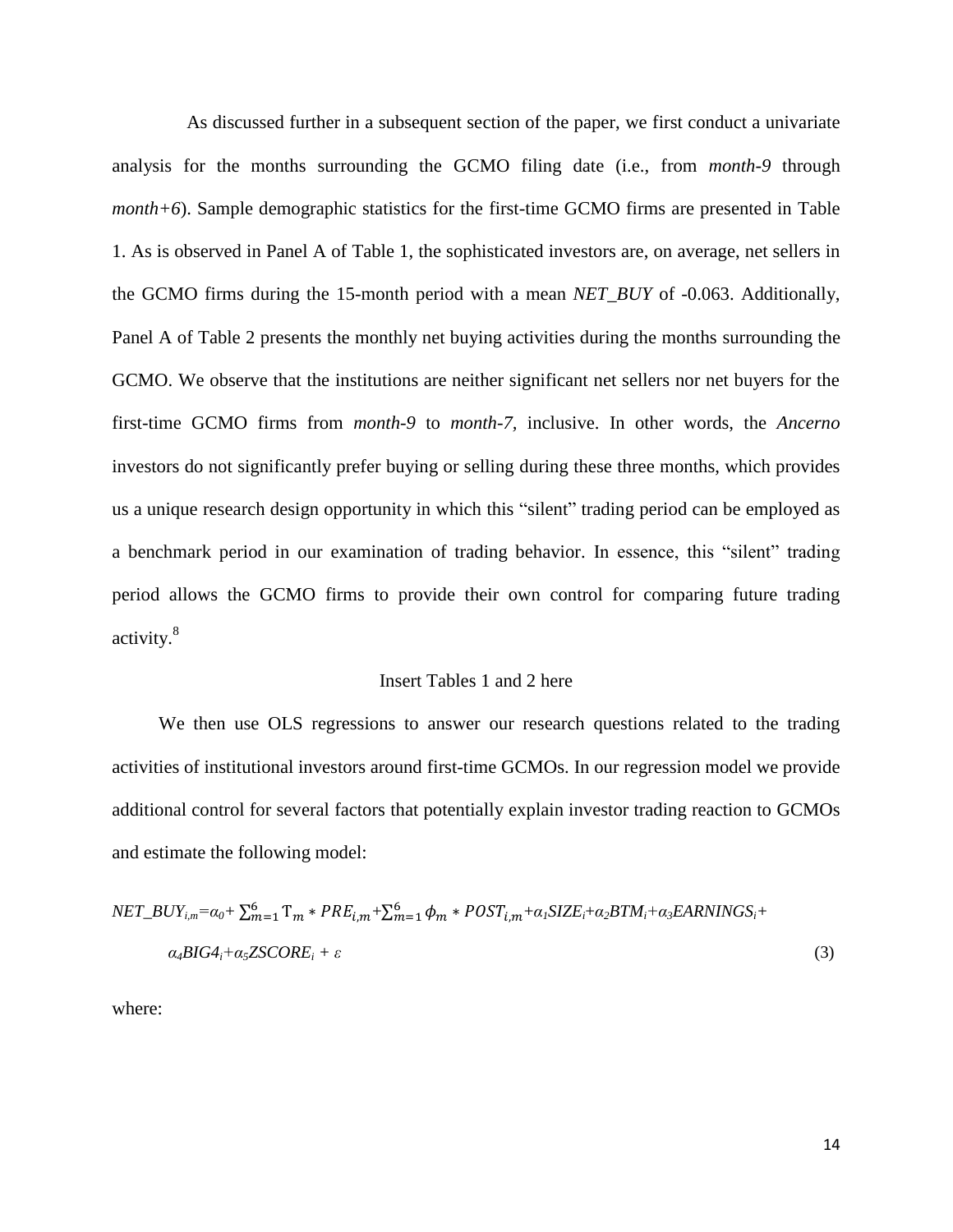$PRE_{i,m}$  is a dummy variable equal to one if the designated trading month represents the m<sup>th</sup> month prior to the GCMO filing date; 0 otherwise,

 $POST_{i.m}$  is a dummy variable equal to one if the designated trading month represents the m<sup>th</sup> month after the GCMO filing date; 0 otherwise,

*SIZE<sup>i</sup>* is the market value of equity of firm *i* at the end of the fiscal year of the GCMO,

 *BTM<sup>i</sup>* is the book-to-market measured as book value of equity scaled by the market value of equity of firm *i* at the end of the fiscal year of the GCMO,

 *EARNINGS<sup>i</sup>* is the annual earnings surprise measured as annual earnings before extraordinary items from the fiscal year of the GCMO minus last year's annual earnings before extraordinary items scaled by the market value of equity from last year,

 $BIG4<sub>i</sub>$  is a dummy variable equal to one if the firm was audited by a Big 4 audit firm; 0 otherwise, and

*ZSCORE<sup>i</sup>* is an overall measure of firm distress presented in Zmijewski (1984) calculated using the most recent fiscal year prior to our investigation window, and where higher scores indicate higher levels of financial stress.

 Following prior research, we include controls for firm size (*SIZEi*) and the market's perceived growth opportunities for the firm (*BTMi*). We expect *SIZE* to be positively associated and *BTM* to be negatively associated with trading activity (Ramalingegowda 2014). We also include control for earnings surprises (*EARNINGSi*) to address concerns raised by Myers, Shipman, Swanquist, and Whited (2017) regarding the market's reaction to the earnings surprise and not the GCMO. We expect to observe a positive association between the surprise and the net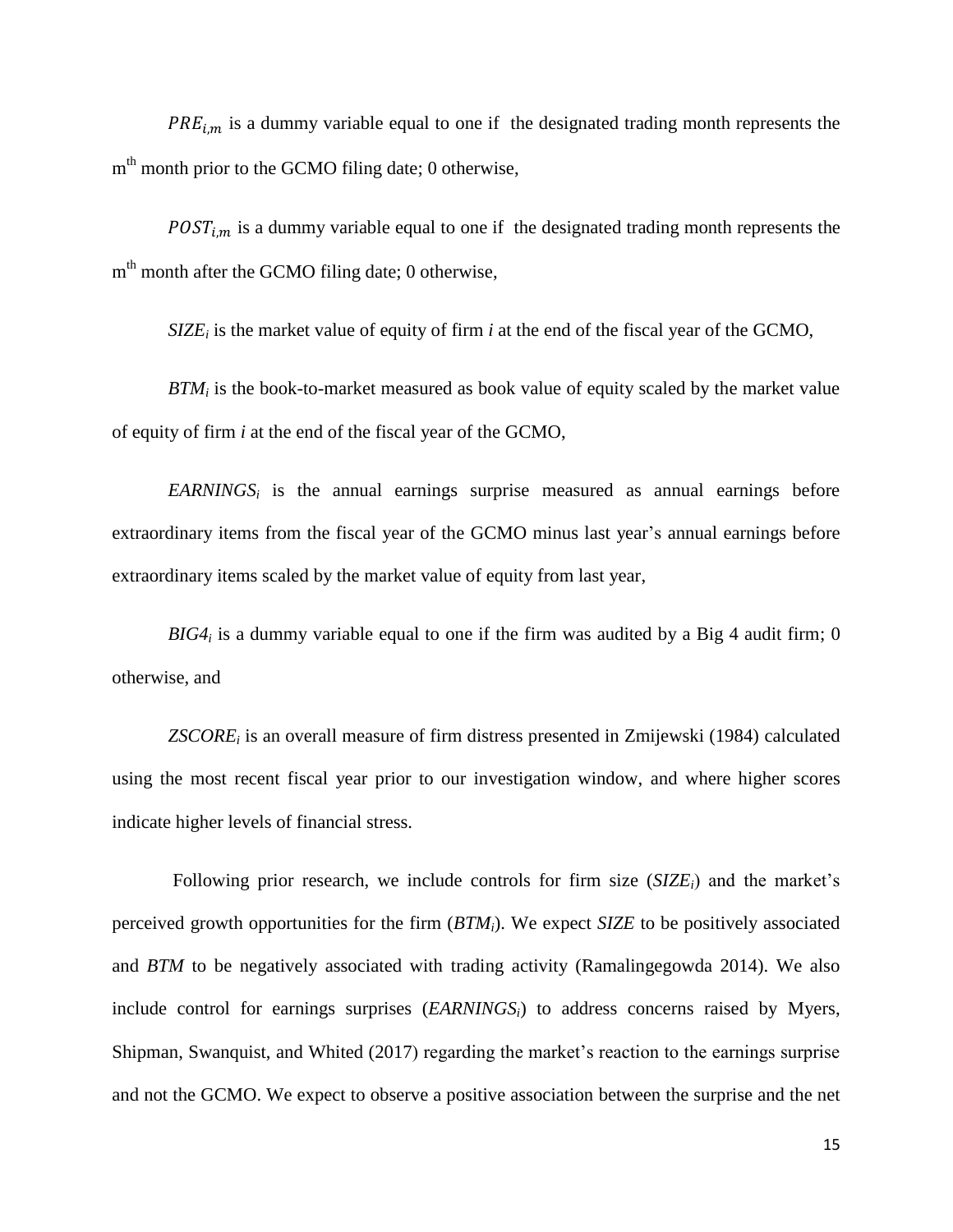buying activity by institutions. We control for audit reporting quality and information source credibility by including a Big 4 indicator variable (*BIG4i*), and expect it to be negatively associated with net selling activity. Finally, we also control for the overall level of financial stress (*ZSCORE*) to help insure that investors are trading in relation to the GCMO and not the firm's overall financial condition. We expect that higher levels of financial stress lead to greater net selling.

In addition, notice that the data employed in estimating model (3) also include observations from the monthly net buying activities (*NET\_BUYi,m*) from *month-9* to *month-7*, the benchmark period. Therefore, regression coefficients on the dummy variables ( $PRE_{i,m}$  or ,) represent the *relative magnitude* of the net buying activity by the *Ancerno* investors during the *m th* month *compared to the benchmark period*. A significantly negative coefficient on the monthly indicator variables suggests that institutions' net selling activity in the *m th* month prior to (or after) the filing date is significantly greater than in the *month-9* to *month-7* benchmark period.

We investigate whether institutional investor net selling activity is greater for more severe reasons for a first-time GCMO, *RQ2*, by employing the following model:

$$
NET\_BUY_{i,m} = \alpha_0 + \sum_{m=1}^{6} T_m * PRE_{i,m} + \sum_{m=1}^{6} \beta_m * PRE_{i,m} xSEVERE_i + \sum_{m=1}^{6} \phi_m * POST_{i,m}
$$

$$
+ \sum_{m=1}^{6} \theta_m * POST_{i,m} xSEVERE_i + \alpha_i SIZE_i + \alpha_2 BTM_i + \alpha_3 EARNINGS_i + \alpha_4 ZSCORE_i + \alpha_5 BIG4_i + \varepsilon
$$
(4)

where *SEVERE<sup>i</sup>* is a dummy variable equal to one if firm *i* receives a first-time severe GCMO; 0 otherwise. We first follow Menon and Williams (2010) and classify the reasons stated in the GCMO as either: 1) financing problems, 2) poor financial performance, 3) operating problems,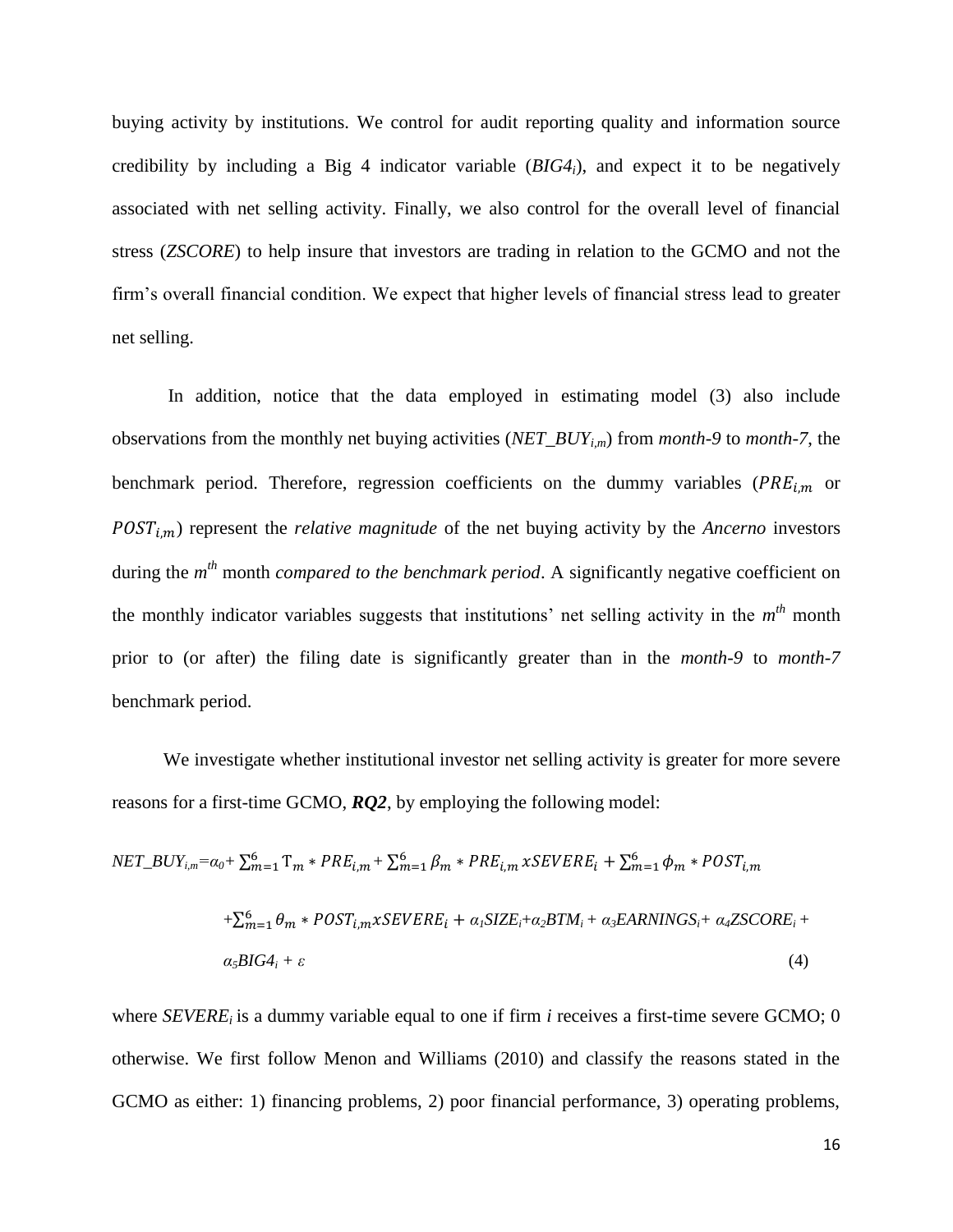and 4) other issues. We then adopt a stricter definition of severe than Menon and Williams (2010) who used only the presence of financing problems to signal severe GCMOs, and identify a first-time GCMO as severe if the opinion mentions *both* a financing problem *and* a financial reporting difficulty (for example recurring losses, or retained earnings deficit). Using this definition, we identify 154 of the 420 first-time GCMOs as severe. We expect a significantly negative coefficient on the interaction term *PREi,mxSEVEREi (POSTi,mxSEVEREi)* which indicate that institutions' net selling activity in the  $m<sup>th</sup>$  month prior to (after) the filing date is higher for the firms receiving a severe first-time GCMO than those receiving an other than severe GCMO.

#### **6. DISCUSSION OF RESULTS**

As reported in Panel A of Table 1, our sample of 420 first-time GCMO firms have mean assets of \$1,088 million and mean market value of equity (*SIZE*) of \$137 million over the years 2002-2010. Again, the institutional investors in our study are, on average, net sellers of these GCMO firms over the 15 months surrounding the GCMO announcement as reflected in the mean *NET\_BUY* of -0.063. In other words, the percent selling activity exceeds the percent buying activity by 6.3percent for the period (*p-value*<0.01). The GCMO firms also report mean book-tomarket ratios (*BTM*) of -0.845, mean share prices of \$3.145 and earnings surprises (*EARNINGS*) of -0.049. All mean values in Panel A are significantly different than zero at *p-value*<.01, except the average *BTM* is not significantly different from zero (*p-value*=0.29).

# Insert Table 1 Here

## **6.1 Univariate Tests**

Table 2 reports the mean values for *NET\_BUY* monthly trading activity of our sample of institutional investors holding portfolios containing firms that receive a first-time GCMO. As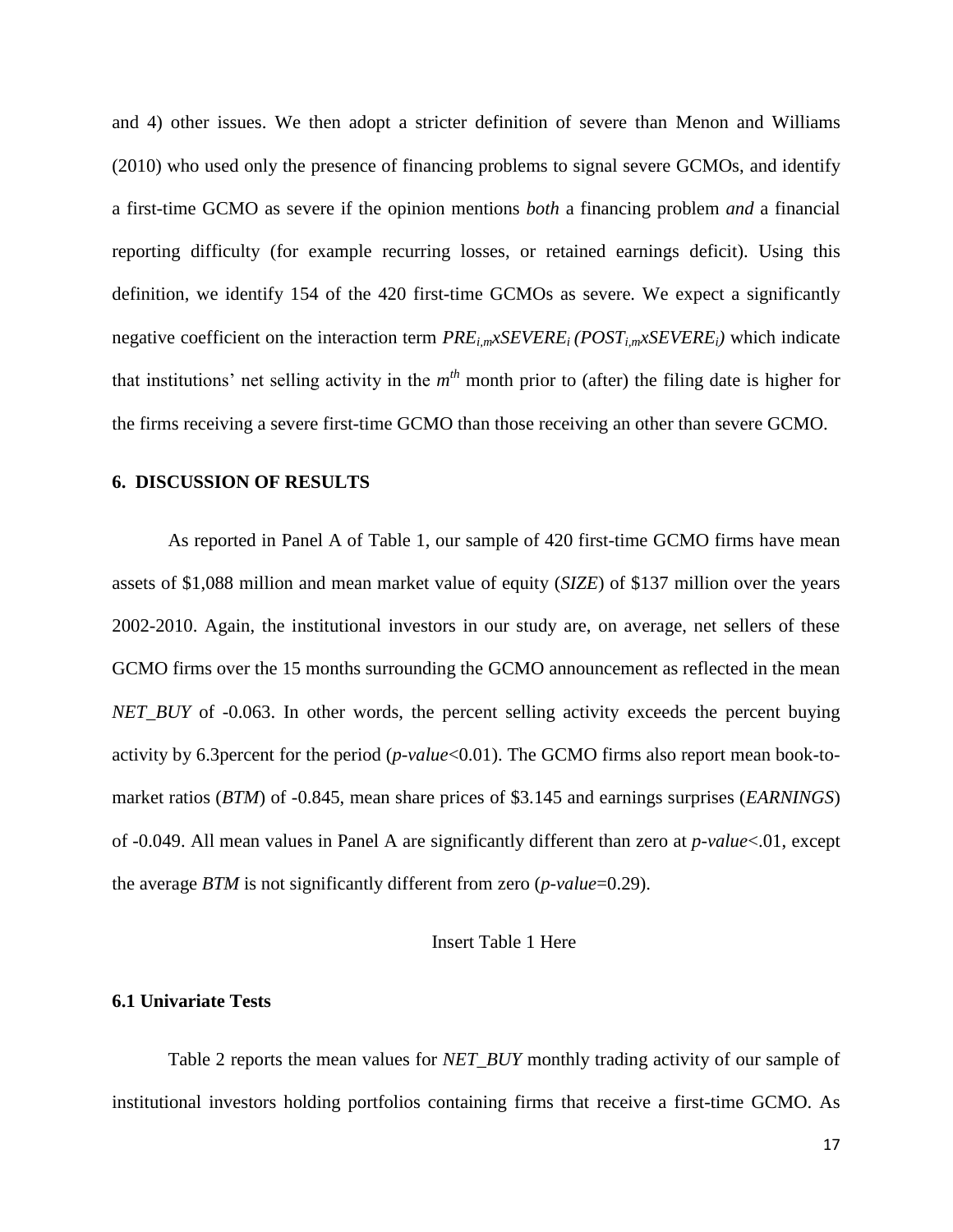reported in Panel A of Table 2, the institutional investors appear to anticipate the first-time GCMO and are net sellers fully six months prior to the announcement of a first-time GCMO. Beginning at *month-6* and continuing through *month+3*, we find that *NET\_BUY* is negative and significant (*p-values* range from 0.001 to 0.020), consistent with institutional investors anticipating the first-time GCMO and executing additional net selling of equity positions in these firms well before a GCMO announcement to the market. These results are consistent with prior research that has found institutional investors are able to transact on their anticipation of firmspecific price-relevant information prior to other market participants (Ke & Ramalingegowda, 2005; Green et al., 2014; Solomon & Soltes, 2015).

### Insert Table 2 Here

To address **R2** regarding institutional investor net selling behavior for severe GCMOs, Panel B of Table 2 presents the monthly *NET\_BUY* mean values for firms the 154 severe GCMO firms. The severe GCMO net trading results are very similar to the full sample results, except for a non-significant coefficient at *month-5* for the severe firms. In addition, compared to the full sample, the coefficient estimates in each of the months between *month-6* and *month+3*, except for *month-5*, for the severe firms are all considerably larger, indicating greater net selling of the severe firms compared to all firms by the *Ancerno* investors. Accordingly, we find some univariate evidence that, in general, institutional investors trade differently for more severe firsttime GCMOs than non-severe first-time GCMOs.

## **6.2 Multivariate Tests**

To examine **R1,** we follow prior research and control for other factors associated with firm stress and trading activity and estimate the coefficients in equation (3). The results of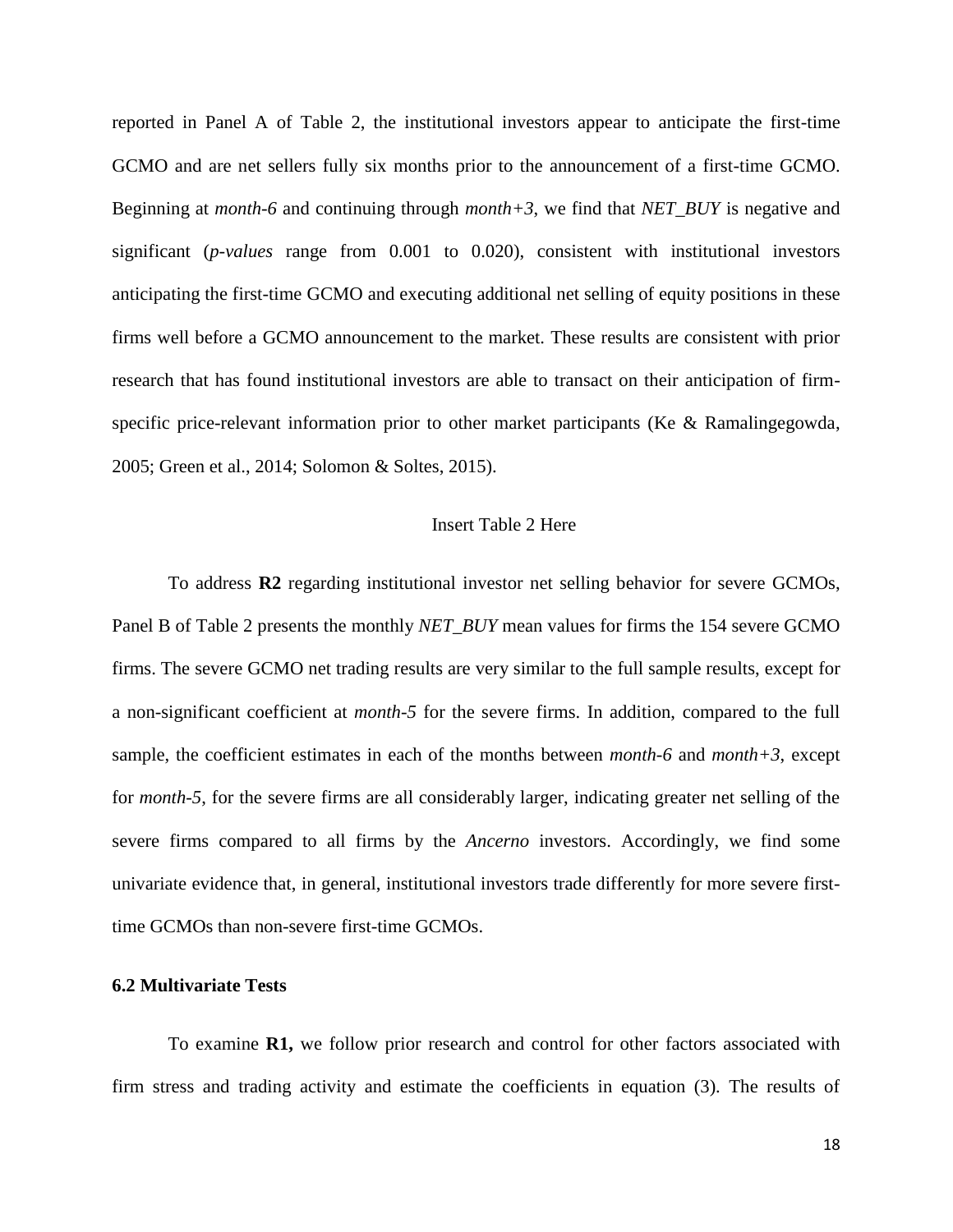estimating equation (3) for the full sample of first-time GCMO recipients are presented in Table 3. After controlling for measures of firm distress and other trade related factors, the coefficient estimates in column 3 present a very similar pattern as reported in Table 2. With the exception of the coefficient on *month-5* (*PRE5),* the coefficient estimates for the six months prior to and three months subsequent to the release of the first-time GCMO are negative and significant at a *pvalue*<.10 or better. In addition, we find that institutional investors become net buyers in *month* $+5$  after the public announcement of the GCMO.<sup>9</sup> Thus, after controlling for other firm distress and trade related factors, we continue to find strong evidence that institutional investors are net sellers of first-time GCMO firms beginning six months prior to the GCMO.

# Insert Table 3 Here

We find that our control variables are in the expected directions and are generally significant (*p-values*<.10) in Table 3. It is also interesting to note that the coefficient on *BIG4* is negative and significant (*p-value*<.001), indicating that institutional investors are greater net sellers of first-time GCMO firms if those firms are audited by a Big 4 audit firm. This finding suggests that institutional investors perceive the GCMO from a Big 4 firm as more credible than that of a non-Big 4 firm and consequently increase their net selling accordingly.

We examine **R2** with respect to differential trading around severe GCMOs by estimating equation (4) that includes monthly indicator variables and the indicator variable for severe GCMOs (*SEVERE*) that is interacted with our monthly indicator variables. Our interaction terms capture the incremental trading activity on the severe first-time GCMO firms compared to the non-severe first-time GCMO firms. We report our results of estimating equation (4) in Table 4.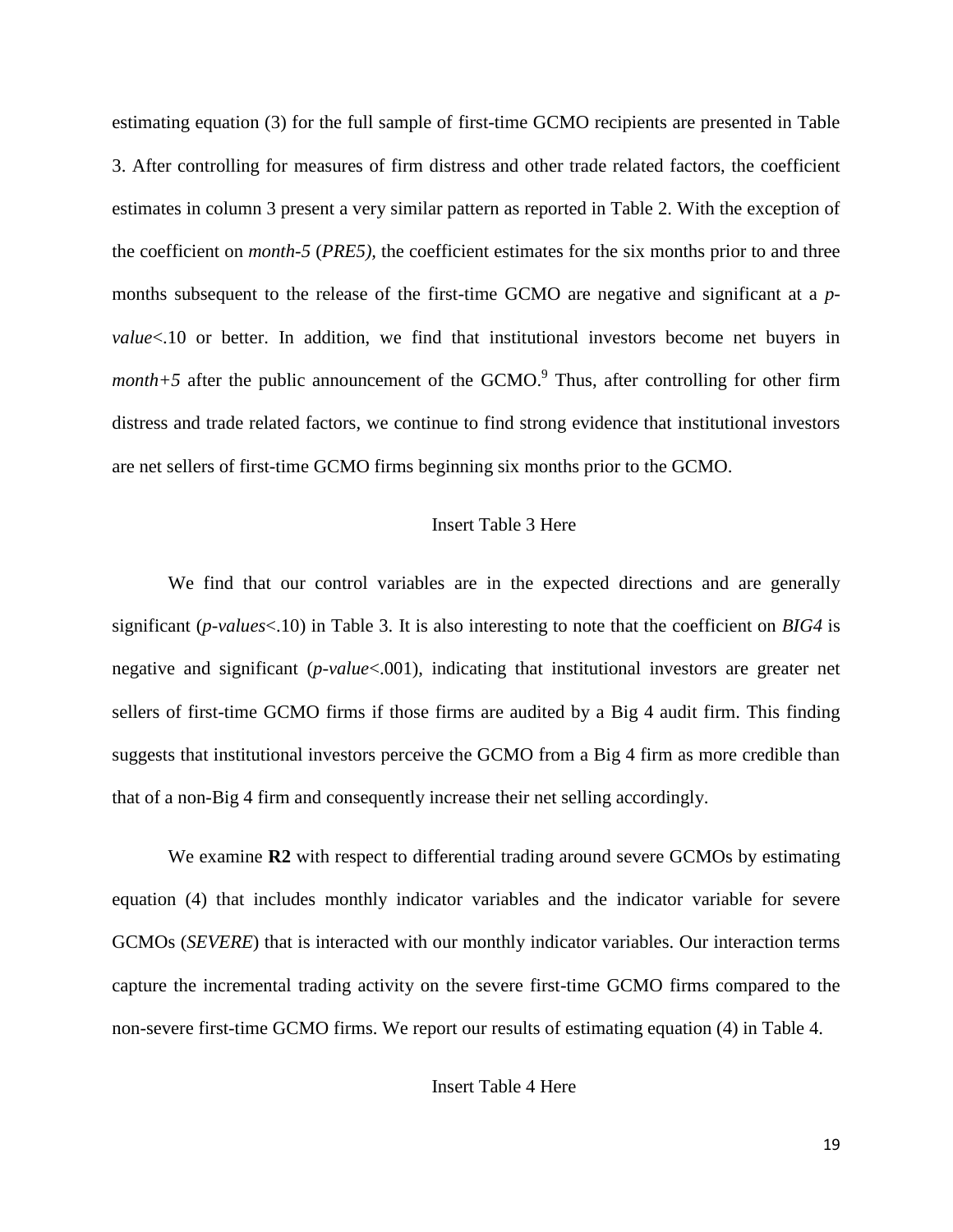For brevity, we report the coefficients from equation (4) for the interaction terms and the control variables. As reported in Table 4, after controlling for other trade related factors, we do not find the same pattern for *incremental* institutional trades associated with more severe GCMOs compared to non-severe GCMOs. In fact, while most of the coefficients on our *PRE\*SEVERE* (*POST\*SEVERE*) interaction terms are negative, indicating greater net selling of the severe GCMO firms compared to the non-severe firms, they are only significant *after* the release of the GCMO in *month+1* and *month+2*. These results suggest that institutional investors trade firms receiving a severe GCMO fairly similar to non-severe first-time GCMO firms in the periods prior to the audit report and in the period after *month+2.* However, in the period immediately following the audit report release, we find significant incremental net selling activity for the severe GCMO firms compared to the non-severe GCMO firms. These findings provide evidence that the auditor's stated reasons for the GCMO have information value to these investors. The institutional investors in our study increased their net selling activity for severe GCMO firms, but only *after* the release of the GCMO mentioning the severe reasons. This post-GCMO trading pattern is particularly salient in light of the non-significant trading differences in the immediate pre-release period. Thus, our results suggest an informational value for the auditor's reasons for the GCMO that are beyond just the report modification itself.

## Insert Table 4 Here

## **6.3 Additional and Robustness Tests**

#### *Use of a Control Sample*

 As with all research on firms receiving GCMOs, identifying proper counter factual observations (i.e., companies that "should have" received a GCMO but did not) for comparison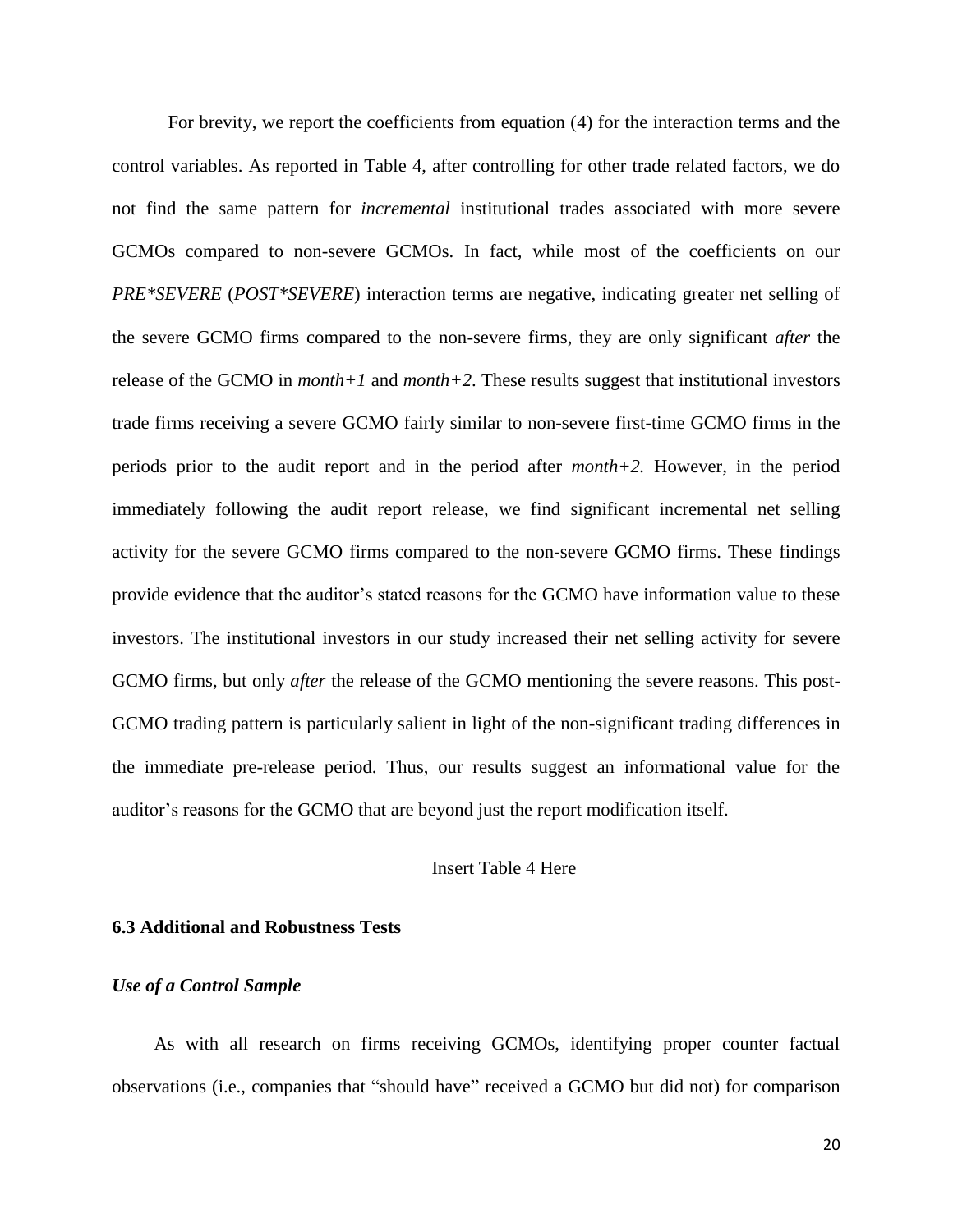is difficult, if not impossible (Myers et al., 2017). Nonetheless, to provide an external comparison for assessing trading of our first-time GCMO firms (as opposed to using trading in *month-9* to *month-7* as the benchmark), we identify a control sample of financially distressed firms that did not receive any GCMO during our entire 2002-2010 sample period. Following prior research (Blay & Geiger, 2013), firms were considered financially distressed only if they reported both negative income and negative cash flows in the same fiscal year. Using this definition of financial distress, we are able to identify 438 firm-year observations on which the *Ancerno* investors engage in trading. Descriptive statistics for these distressed non-GCMO firms are provided in Panel B of Table 1, and suggest that they are very similar to the GCMO firms. To include these distressed non-GCMO firms and address our research questions, we re-estimate models (3) and (4) by incorporating the control sample. Specifically, we re-address *RQ1* by using the following model: $^{10}$ 

$$
NET\_BUY_{i,m} = \alpha_0 + \sum_{m=1}^{6} T_m * PRE_{i,m} + \sum_{m=1}^{6} \beta_m * PRE_{i,m} xFGC_i + \sum_{m=1}^{6} \phi_m * POST_{i,m} +
$$
  

$$
\sum_{m=1}^{6} \theta_m * POST_{i,m} xFGC_i + \alpha_1 SIZE_i + \alpha_2 BTM_i + \alpha_3 EARNINGS_i + \alpha_4 ZSCORE_i + \alpha_5 BIG4_i + \varepsilon (5)
$$

where  $FGC_i$  is a dummy variable equal to one if firm *i* received a first-time GCMO; 0 if it belongs to the control sample of distressed non-GCMO firms. A significantly negative coefficient on the interaction term  $PRE_{im} \times FGC_i$  ( $POST_{im} \times FGC_i$ ) suggests that institutions' net selling activity in the  $m<sup>th</sup>$  month prior to (after) the filing date is higher for the firms receiving a first-time GCMO than the distressed control sample firms. Similarly, we reinvestigate *RQ2* by employing the following model:

$$
NET\_BUY_{i,m} = \alpha_0 + \sum_{m=1}^{6} T_m * PRE_{i,m} + \sum_{m=1}^{6} \beta_m * PRE_{i,m} xSEVERE_i + \sum_{m=1}^{6} \phi_m * POST_{i,m} +
$$
  

$$
\sum_{m=1}^{6} \theta_m * POST_{i,m} xSEVERE_i + \alpha_i SIZE_i + \alpha_2 BTM_i + \alpha_3 EARNINGS_i + \alpha_4 ZSCORE_i + \alpha_5 BIG4_i
$$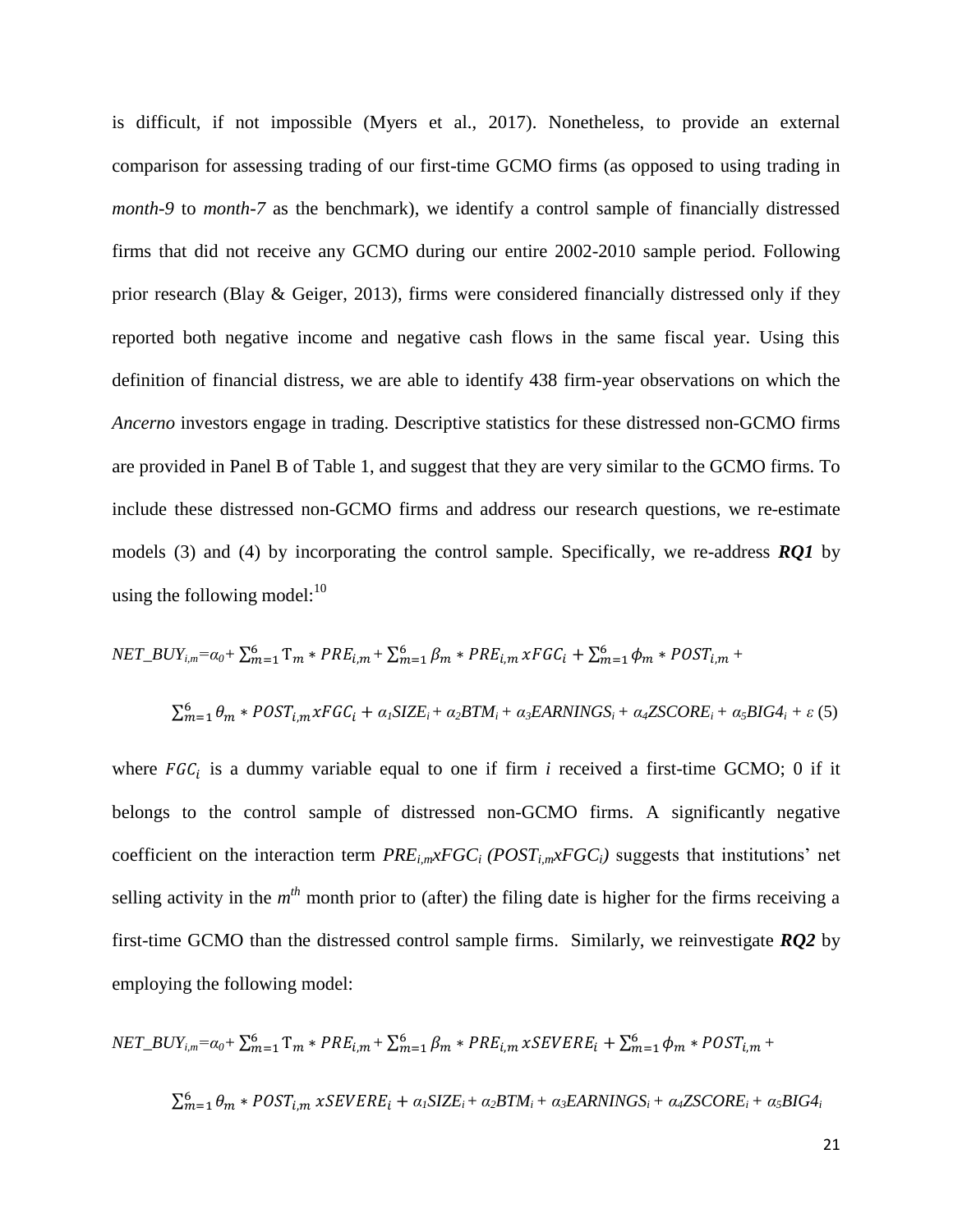When estimating equation (6) we only include the severe first-time GCMO firms and our control group of distressed non-GCMO firms. Therefore, a significant negative coefficient on the interaction term *PREi,mxSEVEREi (POSTi,mxSEVEREi)* suggests that institutions' net selling activity in the *m th* month prior to (after) the GCMO filing date is higher for the firms receiving a first-time severe GCMO than the control sample firms.**<sup>11</sup>** Results of estimating models (5) and (6) on our combined samples of distressed non-GCMO firms and all first-time GCMOs and severe first-time GCMOs, respectively, are presented in Panels A and B of Table 5.

#### Insert Table 5 Here

Results of estimating equation (5) are presented in Panel A of Table 5 and indicate that, compared to the distressed non-GCMO firms, the institutional investors are greater net sellers of the first-time GCMO firms beginning with *month-2* and continuing through *month+3*. These results suggest that, after controlling for financial distress and trade related factors, the institutional investors are still significantly greater net sellers of the first-time GCMO firms compared to distressed non-GCMO firms beginning two months prior to the GCMO announcement and lasting through three months after the announcement. The results in Panel B for estimating equation (6) for the severe GCMOs are similar, and, as expected somewhat stronger, compared to the full sample of GCMO firms. Compared to the distressed non-GCMO firms, we find significantly greater net selling of the severe GCMOs beginning in *month-4* and continuing through *month+3*. These combined control-sample results lend support that our trading results are not solely attributable to institutional investor trading on distressed firms, in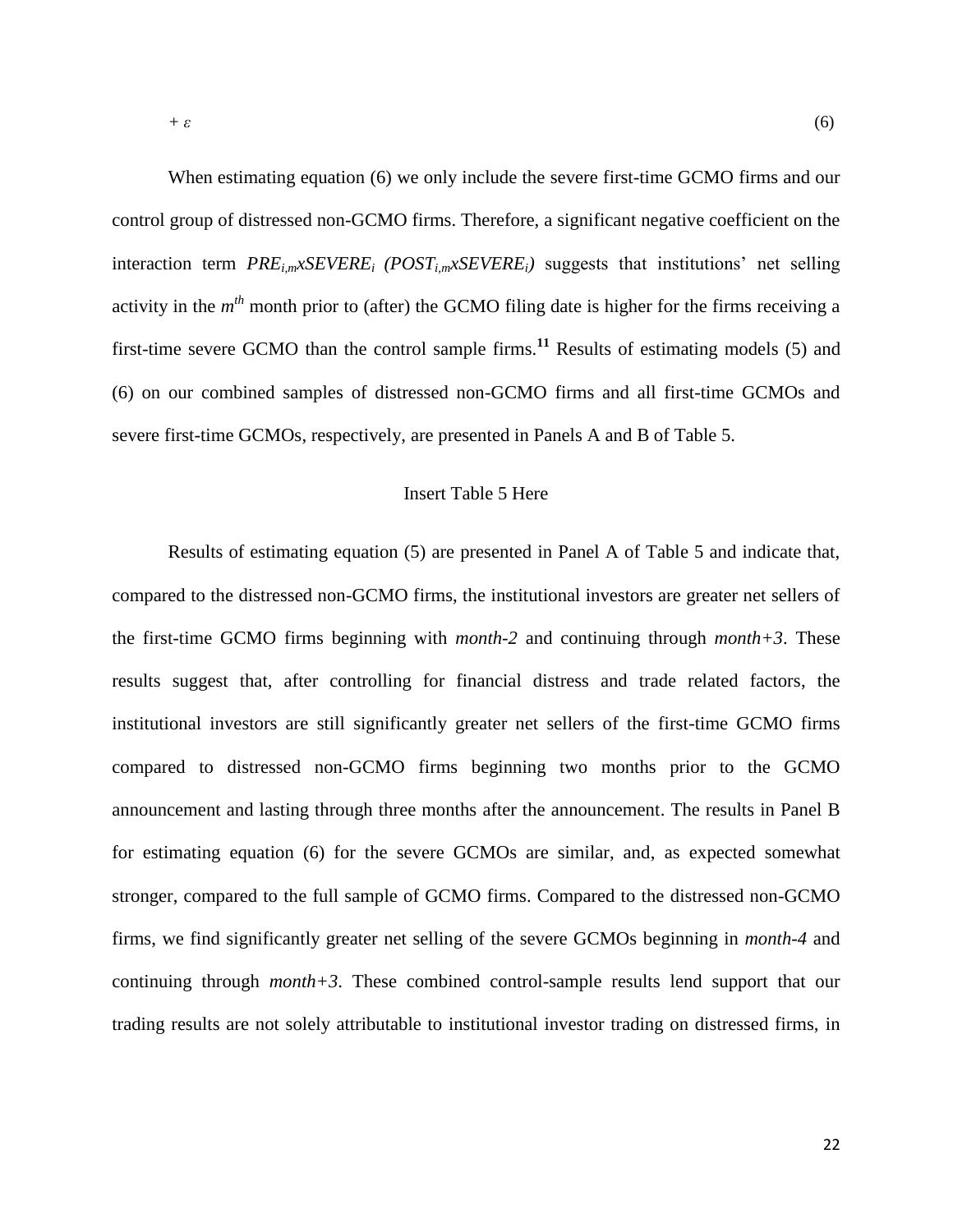that net selling is significantly greater for firms receiving a first-time GCMO from their auditor than that for distressed non-GCMO firms.

#### *Continuing GCMOs*

To determine that our trading results are in anticipation of a first-time GCMO and not any GCMO, we identify 228 firm-years, with all necessary data, where the auditor renders a GCMO in the current year, after also rendering one in the prior year (i.e., a "continuing" GCMO). When we compare trading during *month-9* thru *month+6* for the first-time GCMO firms to the continuing GCMO firms, untabulated, we find significant differences in the patterns and levels of net selling. Specifically, compared to the continuing GCMO firms, net selling on first-time GCMO firms begins significantly earlier (*month-6* compared to *month-1* for the continuing GCMO firms), and the magnitude of the net selling behavior is typically at least two to three times greater for the first-time GCMO firms. We further analyze differences between these two groups by adding a first-time GCMO (*FGC*) indicator variable to model (3) that is interacted with each of the monthly indicator variables. We then re-estimate the expanded model using the combined sample of first-time and continuing GCMO firms. Results of this regression, untabulated, indicate that the first-time GCMO firms have significantly greater net selling (i.e., negative coefficients on the *Month\*FGC* interaction terms) in each month beginning with *month-6* and continuing through *month+3* (*p*-values at <.10 or less). These results provide evidence that our results appear driven by the anticipation of and reaction to a first-time GCMO and not a continuing GCMO.

#### *Time Period Influences*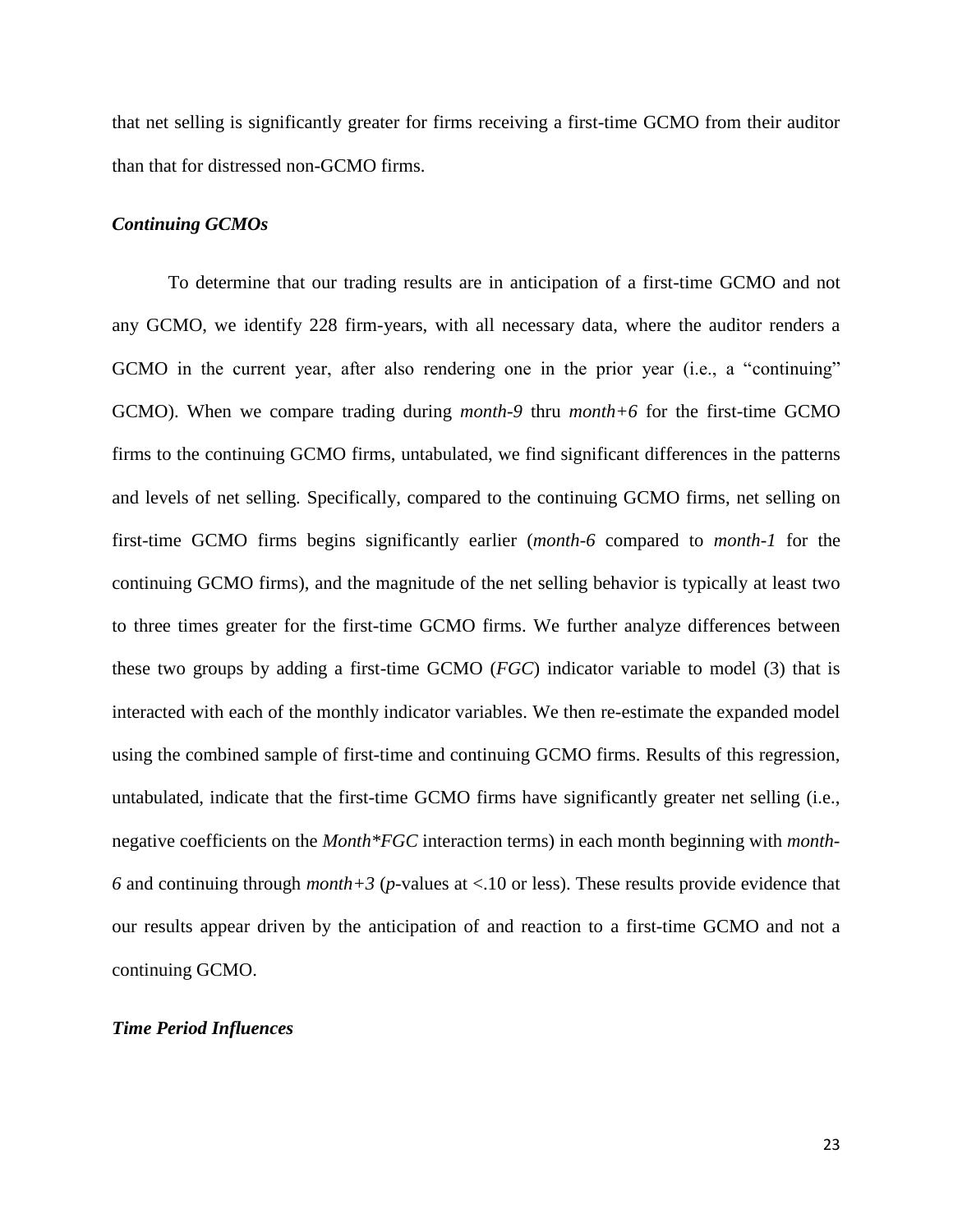Prior research has indicated that auditor GCMO decisions may be different across our examination period, which could then influence the way institutional investors anticipate and trade surrounding a first-time GCMO. Specifically, prior research finds that GCMOs are less frequent beginning on or after 2006, compared to the earlier immediate post-Sarbanes-Oxley (SOX) period (Fargher & Jiang, 2008; Feldmann & Read, 2010; Kaplan & Williams, 2012; Read & Yezegel, 2016). Accordingly, we divide our sample GCMO firms into two periods, 2002 to 2006 and 2007 to 2010, and re-estimate equation (3) separately for each period. The results of the separate regressions are presented in Table 6 and clearly indicate that the 2002-2006 period is associated with significantly greater institutional investor net selling activity before and after the first-time GCMO announcement compared with that of the 2007-2010 period. Specifically, in the 2002-2006 period we find significant net selling in *month-6* and then from *month-2* through *month+3*, and then we find the institutional investors are net buyers in *month+4* and *month+5*. In contrast, in the 2007-2010 period we find increased net selling only in *month-4* and *month-1*, substantially less than the earlier period. Our results are generally consistent with the findings of earlier GCMO research, and indicate that institutional investor trading was stronger and more concentrated around first-time GCMOs in the 2002-2006 period than in the more recent period. These findings suggest that institutional investors were also more cognizant of auditor GCMO decisions, and the trading implications of those decisions, in the period right after SOX compared to subsequent periods.

#### **7. SUMMARY AND CONCLUSIONS**

In this study, we examine trading activity to determine whether institutional investors appear able to anticipate a GCMO prior to its public announcement, and to assess their trading reaction to the GCMO once it is announced. We expect and find that institutional investors are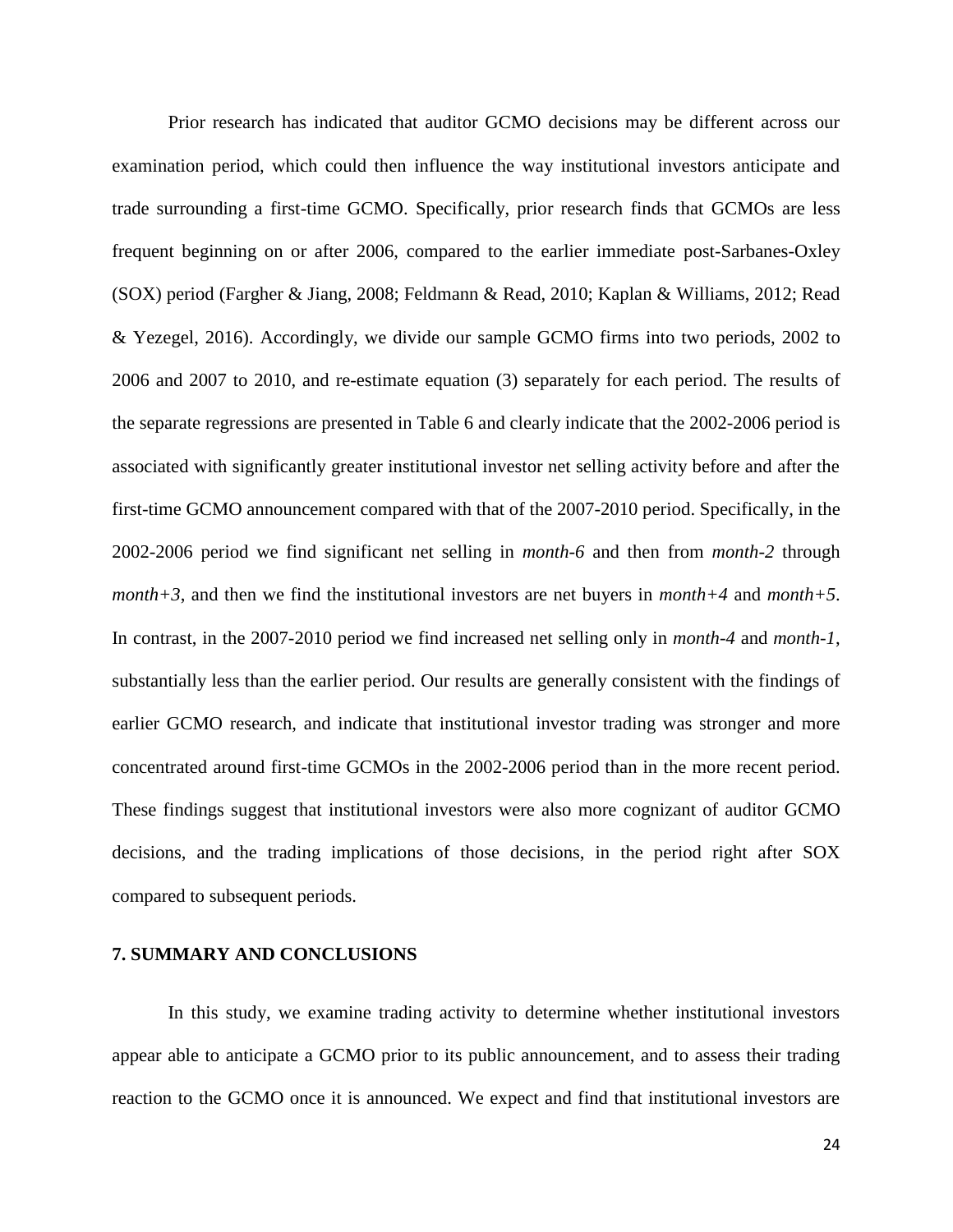able to anticipate first-time GCMOs more accurately than other market participants in that they are abnormal net sellers of first-time GCMO recipient firms up to six months prior to the release of the audit report. While we find no strong evidence that the severity of the reasons mentioned in the auditor's report is associated with differential pre-report trading activity, we find evidence that institutional investors increase their net selling after a firm receives a severe first-time GCMO. Our results support the position that an auditor's GCMO is influential in the marketplace by documenting that institutional investors anticipate this price-relevant information, even beyond indicators of financial stress, and react through increased selling in the pre-announcement period. The finding of increased net selling of firms with more severe reasons for report modifications upon its release provides evidence of the incremental informational value of the wording in the modified GCMO.

A limitation of our study is that we examine trades of *Ancerno* investors that represent only a subset of the population of institutional investors. Accordingly, our findings may not generalize to the population of institutional investors, or to investor types other than institutional investors. In addition, our *Ancerno* trading data only goes through 2010, limiting how contemporary our analyses can be. Yet, there have not been any significant structural market changes that lead us to believe that the relationships found in our data have changed substantially in more recent years. However, any newly adopted auditor report changes with respect to going concern need to be examined empirically in the future.

Our study contributes to the literature examining reaction to the auditors going concern report modification and to the limited work on institutional investor trading of distressed firms. Using a proprietary database of actual trading data, our results are consistent with the argument that institutional investors are better informed than other market participants and are able to use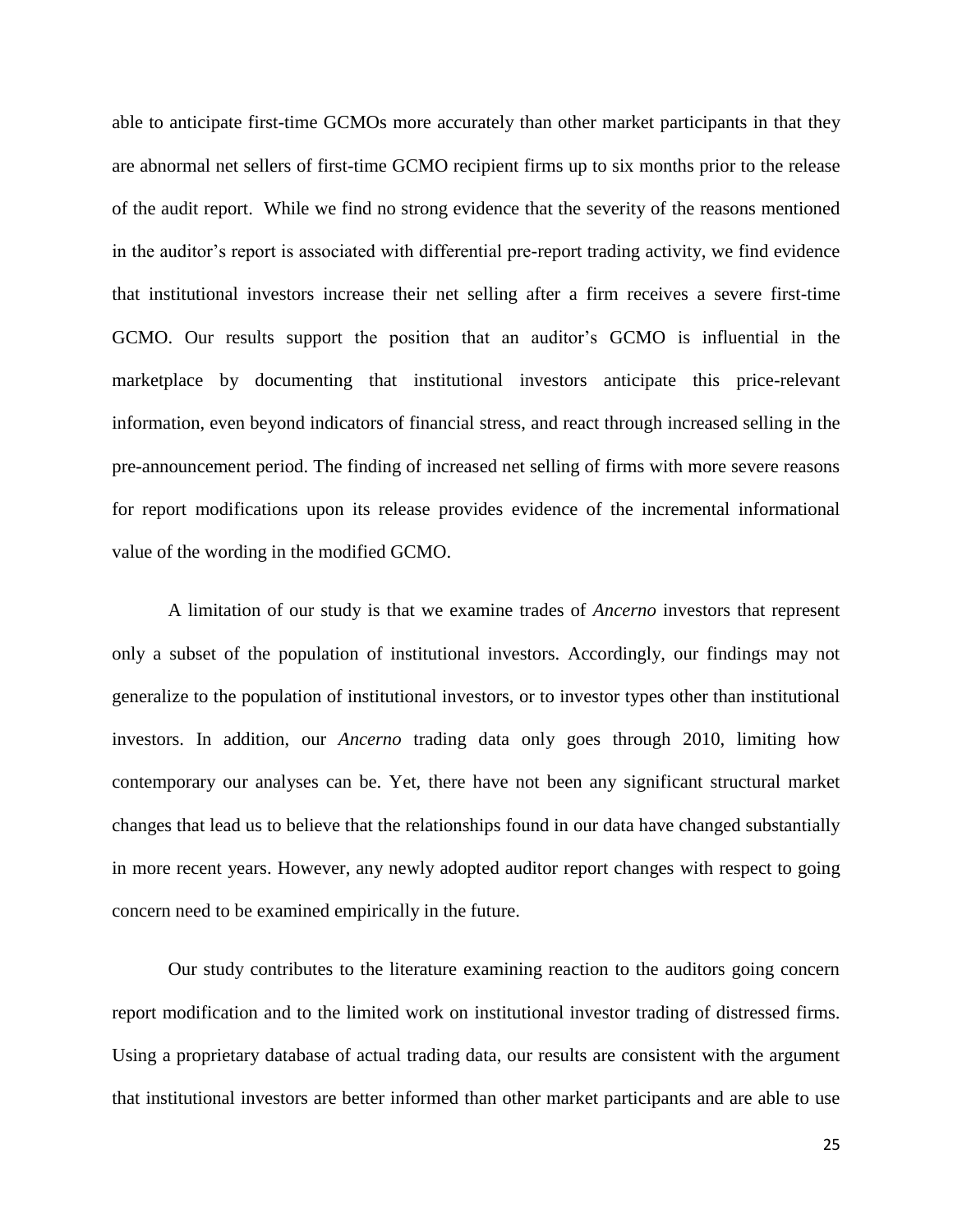that information to execute trades prior to the public release of price-relevant information about the firm from their external auditor. In addition, we present evidence that the wording of the report modification also provides information to these sophisticated investors. The results of our study should be of interest to researchers, investors and regulators concerned with auditor reporting and with institutional investor trading.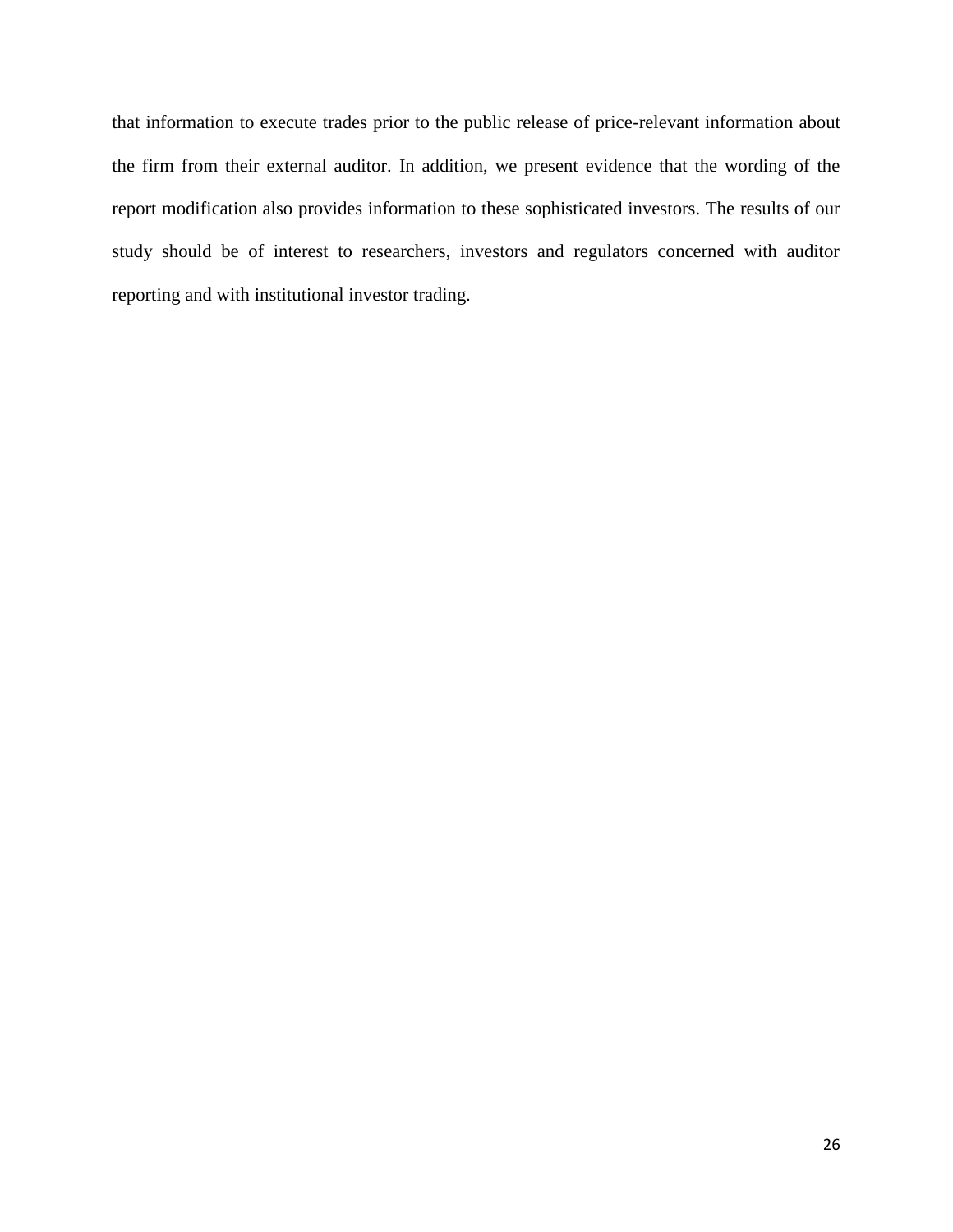#### **REFERENCES**

- Auditing and Assurance Standards Board (AUASB). (2015). Auditing Standard ASA 570: *Going Concern*. December 2015. Available at [http://www.auasb.gov.au/admin/file/content102/c3/ASA\\_570\\_2015.pdf.](http://www.auasb.gov.au/admin/file/content102/c3/ASA_570_2015.pdf)
- Beattie, V., Fearnley, S., & Brandt, R. (2000). Behind the audit report: A descriptive study of discussions and negations between auditors and directors. *International Journal of Auditing* 4: 177-202.
- Blay, A. D., & Geiger, M A. (2001). Market expectations for first-time going-concern recipients. *Journal of Accounting, Auditing and Finance,* 16, 209–226.
- Blay, A.D., Geiger, M. A. & North, D. S. (2011). The auditor's going-concern opinion as a communication of risk. *Auditing: A Journal of Practice and Theory,* 30, 77–102.
- Bodek, D.D., Daugherty, B. E, & Radtke, R. R. (2012**).** Resolving audit engagement challenges through communication. *Auditing: A Journal of Practice and Theory,* 31, 21–45.
- Boehmer, E., & Kelley, E. K. (2009). Institutional investors and the informational efficiency of prices. *Review of Financial Studies,* 22, 3563–3594.
- Bushee, B., & Goodman, T. (2007). Which institutional investors trade based on private information about earnings and returns? *Journal of Accounting Research,* 45, 289–321.
- Bushee, B., Jung, M. & Miller, G. (2011). Conference Presentations and Selective Access to Disclosure. *Journal of Accounting Research,* 49, 1163–1192.
- Carcello, J., & Neal, T. (2003). Audit committee characteristics and auditor dismissals following "new" going–concern reports. *The Accounting Review,* 78, 95–118.
- Carson, E., Fargher, N. L., Geiger, M. A., Lennox, C. S., Raghunandan, K., & Willekens, M. (2013). Auditor reporting for going concern uncertainty: A research synthesis. *Auditing: A Journal of Practice and Theory,* 32, 353–384.
- Carson, E., Fargher, N. L., & Zhang, Y. (2017). Explaining auditors' propensity to issue goingconcern opinions in Australia after the global financial crisis. *Accounting & Finance,* 57, 1-39.
- Carson, E., Ferguson, A., & Simnett, R. (2006). Australian audit reports: 1996–2003. *Australian Accounting Review* 16 (1): 89–96.
- Chen, P.F., He, S., Ma, Z. & Stice, D. (2016). The information role of audit opinions in debt contracting. *Journal of Accounting and Economics*, 61, 121-144.
- Cready, W.M., Kumas, A., & Subasi, M. (2014). Are trade size based inferences about traders reliable? Evidence from institutional earnings related trading. *Journal of Accounting Research,* 52, 877–909.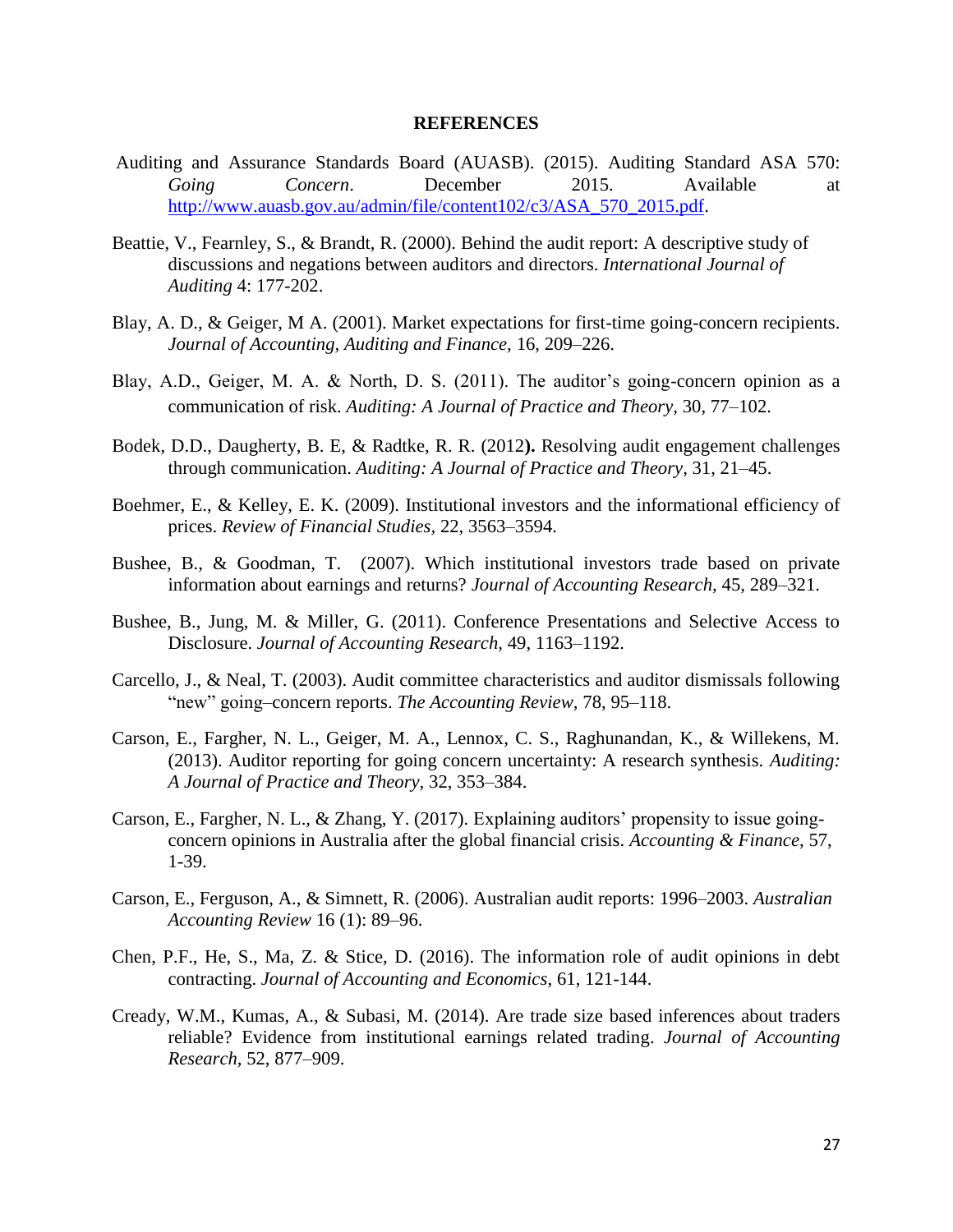- DeFond, M., & Zhang, J. (2014). A review of archival auditing research. *Journal of Accounting and Economics* 58 (2-3): 275 – 326.
- Dopuch, N., Holthausen, R. & Leftwich, R. (1986). Abnormal stock returns associated with media disclosures of 'subject to' qualified audit opinions. *Journal of Accounting and*  Economics, 37, 93–118.
- Duréndez Gómez-Guillamón, A. (2003). The usefulness of the audit report in investment and financing decisions. *Managerial Auditing Journal*, 18, 549-559.
- Fan, J. & Wong, T. J. (2005). Do external auditors perform a corporate governance role in emerging markets? Evidence from East Asia. *Journal of Accounting Research,* 43, 35-74.
- Fargher, N. L., & Jiang, L. (2008). Changes in the audit environment and auditors' propensity to issue going-concern opinions. *Auditing: A Journal of Practice & Theory*, 27, 55–77.
- Feldmann, D. A., & Read, W. J. (2010). Auditor conservatism after Enron. *Auditing: A Journal of Practice & Theory,* 29, 267–278.
- Financial Accounting Standards Board (FASB). (2014). Accounting Standards Update No. 2014- 15. *Presentation of Financial Statements – Going Concern (subtopic 205-40): Disclosure of Uncertainties about an Entity's Ability to Continue as a Going Concern*.
- Fleak, S. K., & Wilson, E. R. (1994). The incremental information content of the going-concern audit opinion. *Journal of Accounting, Auditing and Finance,* 9, 149–166.
- Frino, A., Jones, S., Lepone, A. & Wong, B. J. (2014). Market behavior of institutional investors around bankruptcy announcements. *Journal of Business Finance and Accounting* 41 (1- 2): 270–295.
- Geiger, M., Raghunandan, K. & Rama, D.V. (1998). Costs associated with going-concern modified audit opinions: An analysis of auditor changes, subsequent opinions, and client failures. *Advances in Accounting,* 16, 117–139.
- Griffin, J.M., Shu, T. & Topaloglu, S. (2012). Examining the dark side of financial markets: Do institutions trade on information from investment bank connections? *The Review of Financial Studies*, 25, 2155–2188.
- Green, T. C., Jame, R., Markov, S. & Subasi, M. (2014). Access to management and the informativeness of analyst research. *Journal of Financial Economics,* 114, 249–255.
- Hay, D., Knechel, W. R., & Willekens, M. (2014). *The Routledge Companion to Auditing*. New York, NY: Rutledge.
- Hopwood, W., McKeown, J. & Mutchler, J. (1994). A reexamination of auditor versus model accuracy within the context of the going-concern opinion decision. *Contemporary Accounting Research,* 11, 409–431.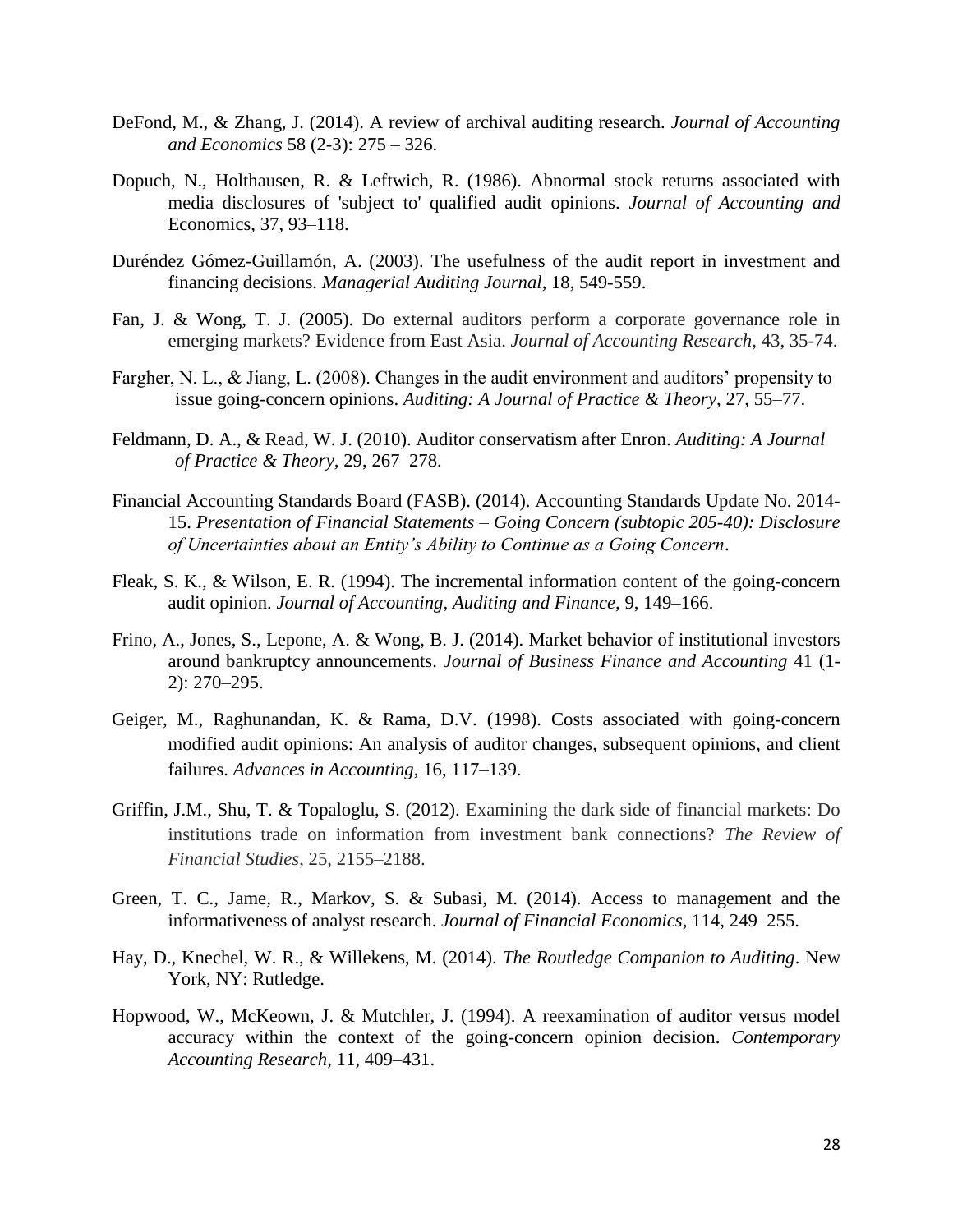- Hribar, P., Jenkins, N., & Wang, J. (2009). Institutional investors and accounting restatements. *Asian Journal of Finance and Accounting,* 1, 75–105.
- Ianniello, G., & Galloppo, G. (2015). Stock market reaction to auditor opinions Italian evidence. *Managerial Auditing Journal*, 30, 610-632.
- International Auditing and Assurance Standards Board (IAASB). (2015). International Standard on Auditing (ISA) 570 (Revised), *Going Concern*. Available at [http://www.ifac.org/publications-resources/international-standard-auditing-isa-570](http://www.ifac.org/publications-resources/international-standard-auditing-isa-570-revised-going-concern) [revised-going-concern.](http://www.ifac.org/publications-resources/international-standard-auditing-isa-570-revised-going-concern)
- Jegadeesh, N., & Tang, Y. (2010). Institutional trades around takeover announcements: Skill vs. inside information. Unpublished Working Paper available at [http://papers.ssrn.com/sol3/papers.cfm?abstract\\_id=1516621.](http://papers.ssrn.com/sol3/papers.cfm?abstract_id=1516621)
- Johnson, W. B., & Lys, T. (1990). The market for audit services: Evidence from voluntary auditor changes. *Journal of Accounting & Economics*, 12, 281-308.
- Kaplan, S. E. & Williams, D. D. (2012). Do going concern audit reports protect auditors from litigation? A simultaneous equations approach. *The Accounting Review*, 88, 199-232.
- Karjalainen, J. (2011). Audit quality and the cost of debt capital for private firms: Evidence from Finland. *International Journal of Auditing* 15: 88-108.
- Kausar, A., & Lennox, C. (2017). Balance sheet conservatism and audit reporting conservatism. *Journal of Business, Finance & Accounting*, 44, 897–924.
- Kausar, A. Taffler, R J., & Tan, C. R. (2017). Legal regimes and investor response to the auditor's going concern opinion. *Journal of Accounting, Auditing and Finance*, 32, 40- 72.
- Ke, B., & Petroni, K. (2004). How informed are institutional investors? Evidence from their trading behavior before a break in a string of consecutive earnings increases. *Journal of Accounting Research,* 42, 895–927.
- Ke, B., & Ramalingegowda, S. (2005). Do institutional investors exploit the post-earnings announcement drift? *Journal of Accounting and Economics,* 39, 25–53.
- Kennedy, D. B., & Shaw, W. H. (1991). Evaluating financial distress resolution using prior audit opinions. *Contemporary Accounting Research*, 8, 97–114.
- Kida, T. (1980). An investigation into auditors' continuity and related qualification judgments. *Journal of Accounting Research*, 18, 506–523.
- Menon, K., & Williams, D.D. (2010). Investor reaction to going concern audit reports. *The Accounting Review*, 85, 2075–2105.
- Minnis, M. (2011). [The value of financial statement verification in debt financing: Evidence](http://onlinelibrary.wiley.com/doi/10.1111/j.1475-679X.2011.00411.x/full)  [from private US firms.](http://onlinelibrary.wiley.com/doi/10.1111/j.1475-679X.2011.00411.x/full) *Journal of Accounting Research*, 49, 457-506.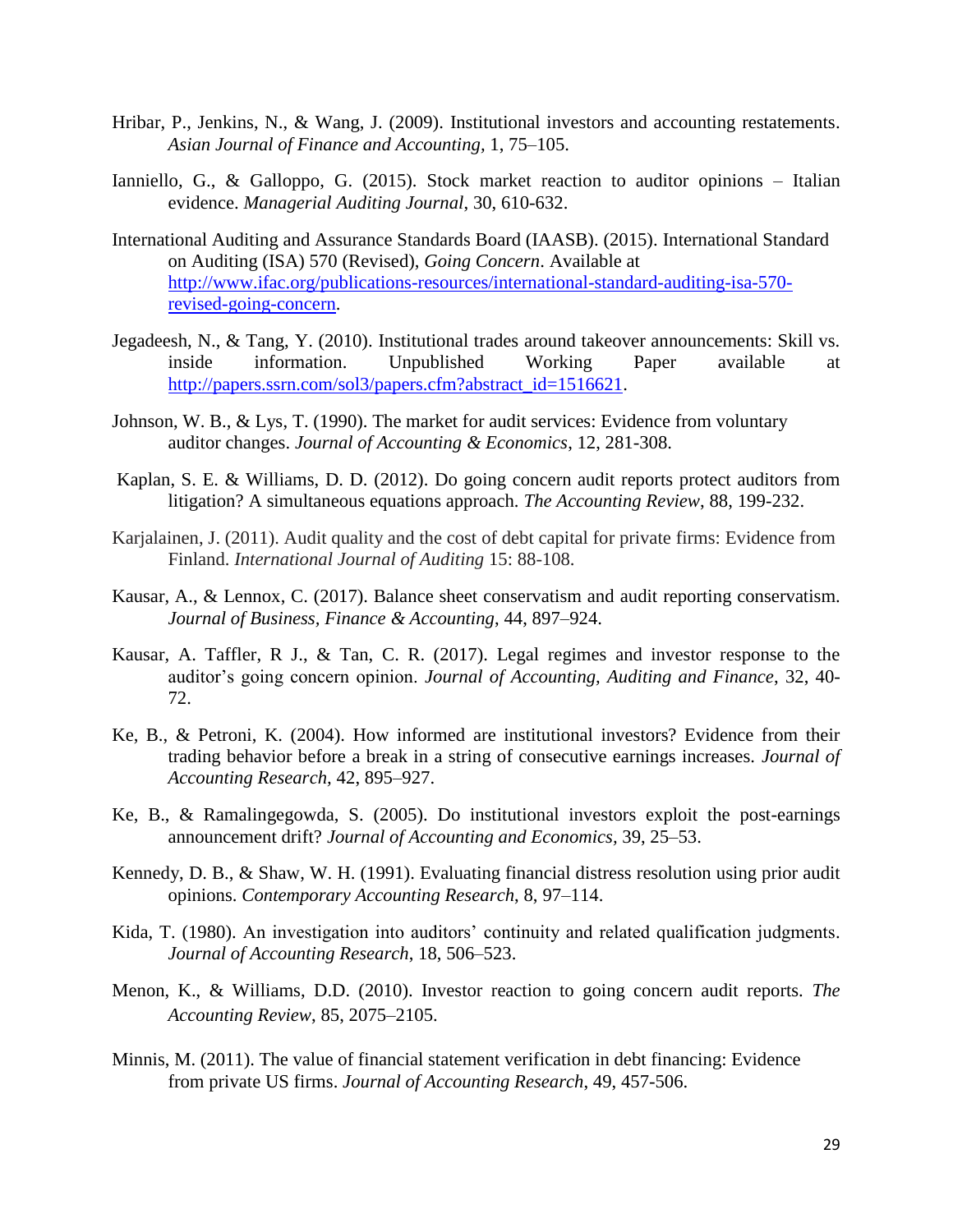- Myers, L.A., Shipman, J. E. Swanquist, Q.T. & Whited, R. L. (2017). Disclosure timing and the market response to first-time going concern modifications and earnings announcements. Working paper available at [http://papers.ssrn.com/sol3/papers.cfm?abstract\\_id=2563073](http://papers.ssrn.com/sol3/papers.cfm?abstract_id=2563073)
- Ogneva, M., Subramanyam, K. R., & Raghunandan, K. (2007). Internal control weakness and cost of equity: Evidence from SOX section 404 disclosures. *The Accounting Review*, 82, 1255-1297.
- Public Company Auditing Standards Board (PCAOB). (2011). Standing Advisory Group Meeting (November 9-10). [https://pcaobus.org/News/Events/Pages/11092011\\_SAGMeeting.aspx](https://pcaobus.org/News/Events/Pages/11092011_SAGMeeting.aspx)
- Public Company Accounting Oversight Board (PCAOB). (2012a). Investor Advisory Group Meeting (March 28). [https://pcaobus.org/News/Events/Pages/03282012\\_IAGMeeting.aspx](https://pcaobus.org/News/Events/Pages/03282012_IAGMeeting.aspx)
- Public Company Accounting Oversight Board (PCAOB). (2012b). Going concern considerations and recommendations. Report by the Investor Sub Advisory Group. [https://pcaobus.org/News/Events/Documents/03282012\\_IAGMeeting/Going\\_Concern\\_C](https://pcaobus.org/News/Events/Documents/03282012_IAGMeeting/Going_Concern_Considerations_and_Recommendations.pdf) [onsiderations\\_and\\_Recommendations.pdf](https://pcaobus.org/News/Events/Documents/03282012_IAGMeeting/Going_Concern_Considerations_and_Recommendations.pdf)
- Public Company Accounting Oversight Board (PCAOB). (2012c). Briefing Paper for the Standing Advisory Group Meeting: Going Concern. [https://pcaobus.org/News/Events/Documents/05172012\\_SAGMeeting/Going\\_Concern.p](https://pcaobus.org/News/Events/Documents/05172012_SAGMeeting/Going_Concern.pdf) [df](https://pcaobus.org/News/Events/Documents/05172012_SAGMeeting/Going_Concern.pdf)
- Public Company Accounting Oversight Board (PCAOB). (2012d). Standing Advisory Group Meeting (May 17). [https://pcaobus.org/News/Events/Pages/05172012\\_SAGMeeting.aspx](https://pcaobus.org/News/Events/Pages/05172012_SAGMeeting.aspx)
- Public Company Accounting Oversight Board (PCAOB). (2015a). AU Section 341, *The Auditor's Consideration of an Entity's Ability to Continue as a Going Concern*. Available at: [http://pcaobus.org/Standards/Auditing/Pages/AU341.aspx.](http://pcaobus.org/Standards/Auditing/Pages/AU341.aspx)
- Public Company Accounting Oversight Board (PCAOB). (2015b). AU Section 508 *Reports on Audited Financial Statements*. Available at:

[http://pcaobus.org/Standards/Auditing/Pages/AU508.aspx#ps-pcaob\\_418b53b3-ddc8-4c40](http://pcaobus.org/Standards/Auditing/Pages/AU508.aspx#ps-pcaob_418b53b3-ddc8-4c40-be3c-48a9732b202b) [be3c-48a9732b202b.](http://pcaobus.org/Standards/Auditing/Pages/AU508.aspx#ps-pcaob_418b53b3-ddc8-4c40-be3c-48a9732b202b)

- Public Company Accounting Oversight Board (PCAOB). (2017a). AS 3101: *The Auditor's Report on an Audit of Financial Statements When the Auditor Expresses an Unqualified Opinion*. Washington, D.C.: PCAOB.
- Public Company Accounting Oversight Board (PCAOB). (2017b). Standard-setting update. Office of the Chief Auditor. December 31. Available at: [https://pcaobus.org/Standards/Documents/Q42017Dec-standard-setting-agenda.pdf.](https://pcaobus.org/Standards/Documents/Q42017Dec-standard-setting-agenda.pdf)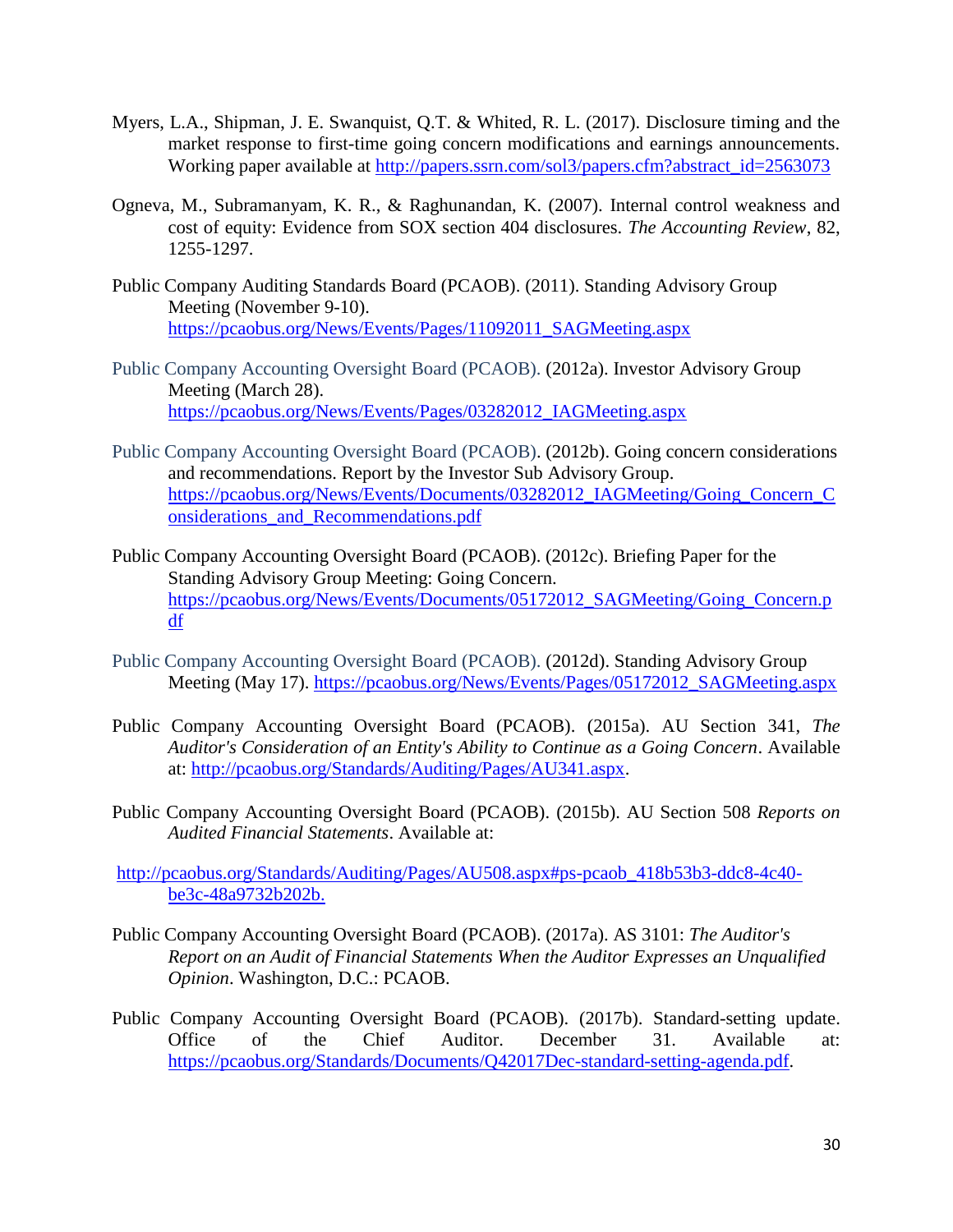- Puckett, A., & Yan, X. (2011). The interim trading skills of institutional investors *Journal of Finance*, 66, 601–633.
- Ramalingegowda, S. (2014). Evidence from impending bankrupt firms that long horizon institutional investors are informed about firm value. *Review of Accounting Studies*, 19, 1009**–**1045.
- Ramalingegowda, S. & Yu, Y. (2012). Institutional ownership and conservatism. *of Accounting and Economics*, 53, 98**–**114.
- Read, W. J., & Yezegel, Y. (2016). Auditor tenure and going concern opinions for bankrupt clients: Additional evidence. *Auditing: A Journal of Practice & Theory*, 35, 163-179.
- Renart, M. A., & Barnes, P. A. (2013). Auditor independence and auditor bargaining power: Some Spanish evidence concerning audit error in the going concern decision. *International Journal of Auditing*, 17, 265-287.
- Sias, R. W., & Starks, L. T. (1997). Return autocorrelation and institutional investors. *Journal of Financial* Economics, 46, 103–131.
- Solomon, D. & Soltes, E. (2015). What are we meeting for? The consequences of private meetings with investors. *Journal of Law and Economics*, 58, 325-355.
- Wallace, W. A. (2004). The economic role of the audit in free and regulated markets: A look back and a look forward. *Research in Accounting Regulation*, 17, 267–298.
- Xu, Y., Carson, E., Fargher, N. & Jiang, L. (2013). Responses by Australian auditors to the global financial crisis. *Accounting and Finance*, 53, 301–338.
- Yan, X., & Zhang, Z. (2009). Institutional investors and equity returns: Are short-term institutions better informed? *Review of Financial Studies*, 22, 893–924.
- Zmijewski, M. E. (1984). Methodological issues related to the estimation of financial distress prediction models. *Journal of Accounting Research* 22 (Supplement), 59-82.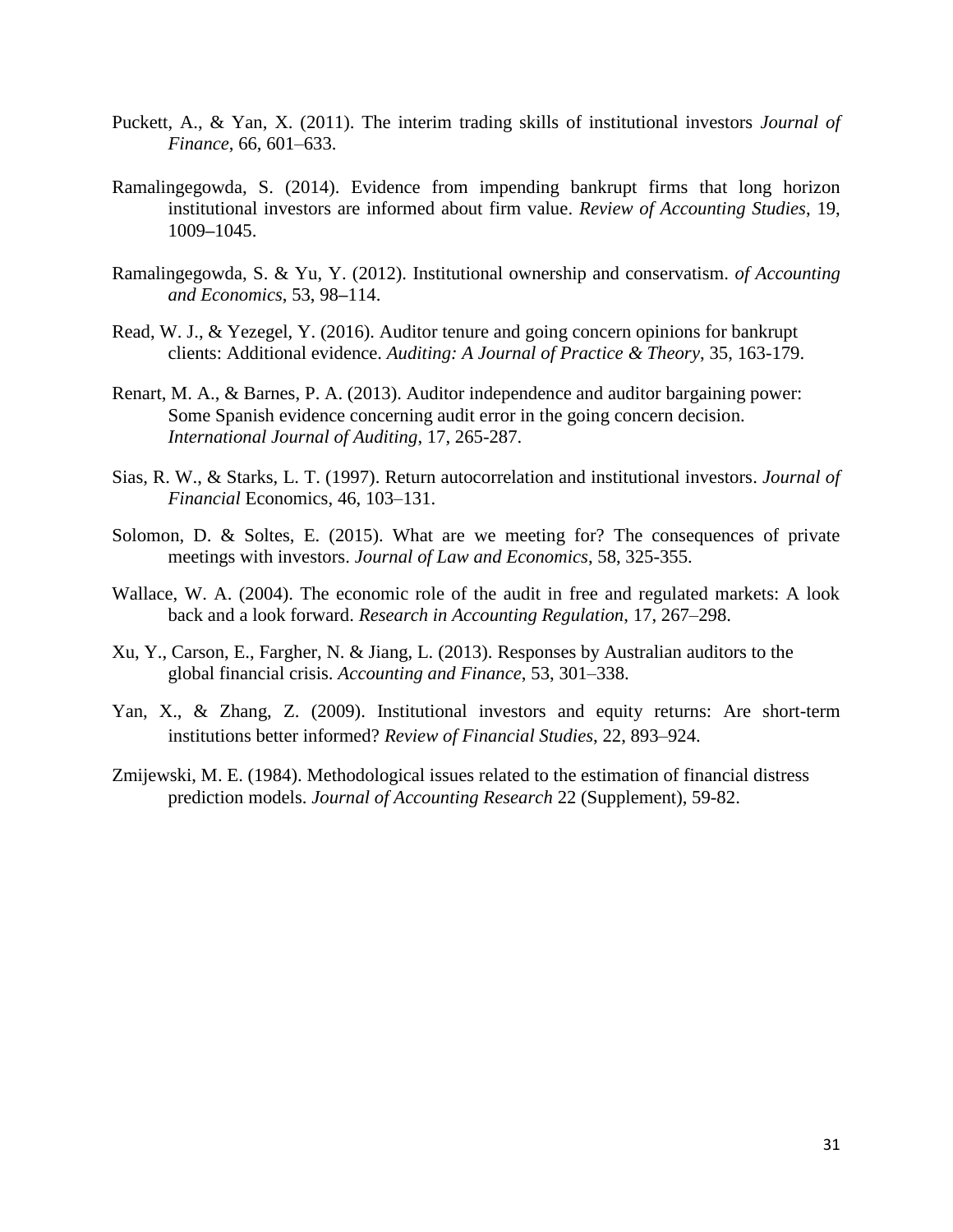# Table 1

Descriptive Statistics

Panel A: First-time GCMO Firms

| Variable                                  | Mean     | Std Dev | P <sub>25</sub> | P75      | Min        | Max    | $\overline{N}$ |
|-------------------------------------------|----------|---------|-----------------|----------|------------|--------|----------------|
| $NET_BUY$ (15 observations for each firm) | $-0.063$ | 0.657   | $-1.000$        | $-0.685$ | 0.309      | 000.1  | 6300           |
| Assets (\$Millions)                       | 1088     | 3142    | 1.000           | 29.000   | 653        | 30267  | 420            |
| Price                                     | 3.145    | 5.309   | 0.0818          | 0.695    | 3.445      | 72.960 | 420            |
| SIZE (\$Millions)                         | 137      | 397     | 10              | 27       | 118        | 6399   | 420            |
| <b>EARNINGS</b>                           | $-0.049$ | 0.299   | $-0.506$        | $-0.176$ | 0.033      | 1.411  | 420            |
| <b>BTM</b>                                | $-0.845$ | 16.179  | $-0.052$        | 1.124    | $-311.896$ | 17.810 | 410            |
| BIG4                                      | 0.764    | 0.425   | 0.000           | 1.000    | 1.000      | 1.000  | 420            |
| <b>ZSCORE</b>                             | $-1.526$ | 1.941   | $-2.899$        | 0.170    | $-5.287$   | l.765  | 420            |

Panel A of Table 1 reports summary statistics relating to our sample of 420 firms receiving first-time going concern modified audit opinions between January 1, 2002 and December 31, 2010. *NET BUY* is the monthly net buying activity by the ANCERNO investors and measured as total dollar value of the shares purchased minus total dollar value of shares sold scaled by total dollar value of the shares purchased plus total dollar value of shares sold in a given month, *Assets* are the total assets of the firm at the end of the fiscal year associated with the audit report, *SIZE* is market value of the firm at the end of the fiscal year associated with the audit report, *PRICE* is the stock price at the fiscal year associated with the audit report, *BTM* is the book-to-market and measured as book value of equity scaled by the market value of equity at the fiscal year associated with the audit report, *Earnings* is annual earnings surprise measured as the difference between current year annual earnings before extraordinary items and last year annual earnings before extraordinary items scaled by the market value of equity from last year, *BIG4* is a dummy variable equal to one if the external auditor is a top four auditor (EY, PWC, Deloitte and KPMG), 0 otherwise, and ZSCORE is a measure of financial distress computed using the Zmijewski (1984) distress score metric which includes three components: return on assets, debt to assets, and the current ratio. Variable definitions are in Appendix 1.

| Panel B: Control Sample                   | Mean     | Std Dev | P <sub>25</sub> | P75      | Min       | Max      | N    |
|-------------------------------------------|----------|---------|-----------------|----------|-----------|----------|------|
| $NET_BUY$ (12 observations for each firm) | $-0.031$ | 0.679   | $-0.653$        | 0.547    | $-1.000$  | .000     | 5256 |
| Assets (\$Millions)                       | 1802     | 11883   | 86              | 778      | 3         | 218328   | 438  |
| Price                                     | 5.207    | 5.788   | 1.890           | 6.391    | 0.083     | 59.372   | 438  |
| SIZE (\$Millions)                         | 273      | 654     | 38              | 219      | 10        | 6137     | 438  |
| <b>EARNINGS</b>                           | $-0.156$ | 0.134   | $-0.220$        | $-0.051$ | $-0.506$  | $-0.001$ | 438  |
| <b>BTM</b>                                | 1.188    | 2.579   | 1.021           | 1.811    | $-38.780$ | 7.954    | 438  |
| BIG4                                      | 0.717    | 0.451   | 0.000           | 1.000    | 0.000     | 1.000    | 438  |
| <b>ZSCORE</b>                             | $-2.319$ | 2.382   | $-4.888$        | $-0.240$ | $-5.158$  | 2.559    | 438  |

Panel B of Table 1 reports summary statistics relating to our sample of 438 financially distressed non-GCMO control firms between January 1, 2002 and December 31, 2010.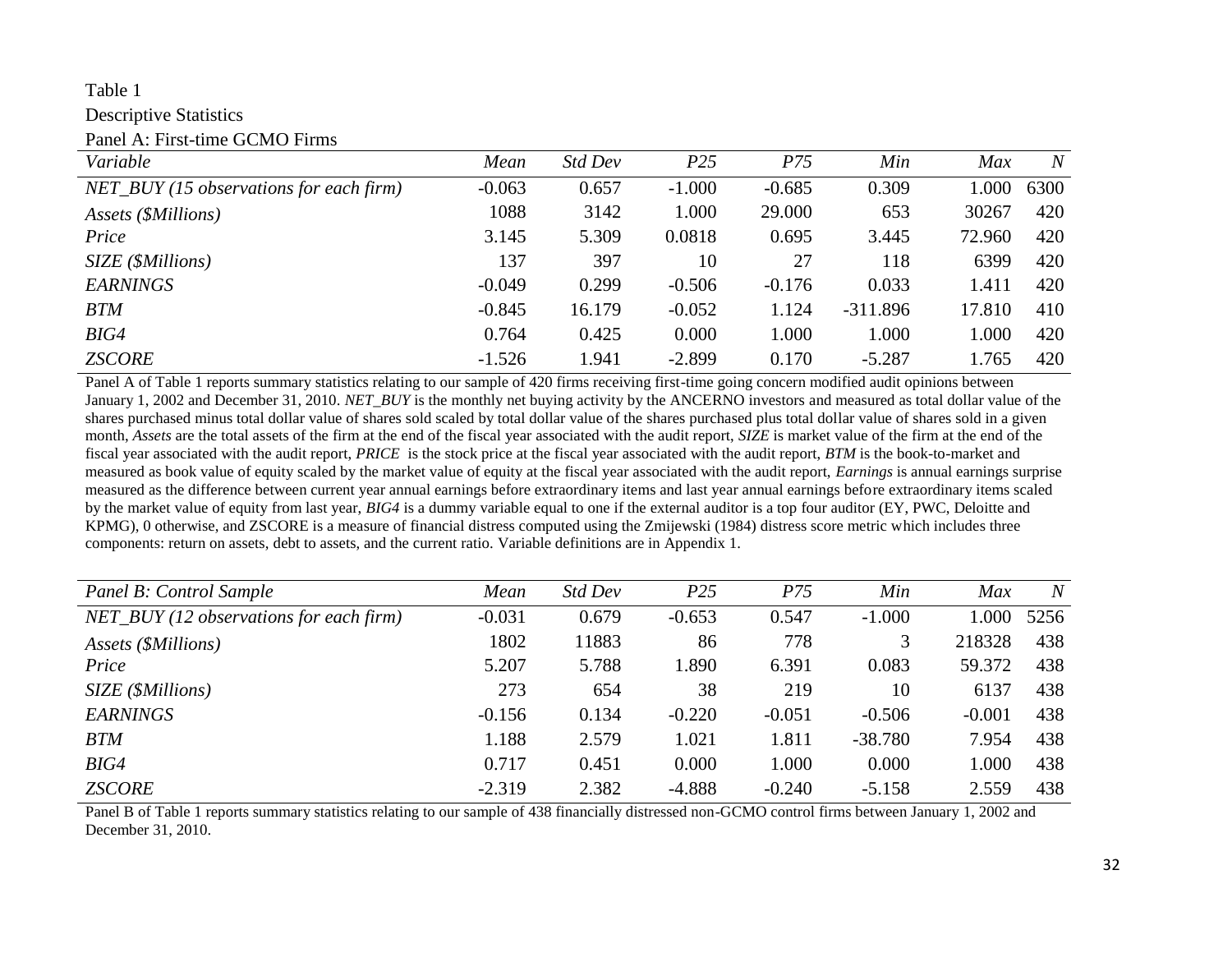# Table 2 Net Buying Activity Around First-Time GCMOs

|                |                                 | NET_BUY    |                                        |            |  |
|----------------|---------------------------------|------------|----------------------------------------|------------|--|
|                |                                 | Panel A    | Panel B                                |            |  |
|                | First-time GCMO firms $(N=420)$ |            | Severe First-time GCMO firms $(N=154)$ |            |  |
| Months         | Mean                            | $p$ -value | Mean                                   | $p$ -value |  |
| $-9$           | $-0.037$                        | 0.238      | $-0.047$                               | 0.360      |  |
| $-8$           | $-0.011$                        | 0.737      | $-0.044$                               | 0.400      |  |
| $-7$           | $-0.008$                        | 0.806      | $-0.054$                               | 0.292      |  |
| $-6$           | $-0.097$                        | 0.003      | $-0.114$                               | 0.033      |  |
| $-5$           | $-0.076$                        | 0.020      | $-0.051$                               | 0.361      |  |
| $-4$           | $-0.090$                        | 0.006      | $-0.146$                               | 0.009      |  |
| $-3$           | $-0.081$                        | 0.019      | $-0.121$                               | 0.037      |  |
| $-2$           | $-0.110$                        | 0.002      | $-0.120$                               | 0.041      |  |
| $-1$           | $-0.143$                        | $-.0001$   | $-0.192$                               | 0.000      |  |
| 1              | $-0.113$                        | 0.001      | $-0.192$                               | 0.001      |  |
| $\overline{2}$ | $-0.121$                        | 0.000      | $-0.205$                               | 0.000      |  |
| 3              | $-0.100$                        | 0.002      | $-0.162$                               | 0.002      |  |
| $\overline{4}$ | $-0.041$                        | 0.163      | $-0.066$                               | 0.175      |  |
| 5              | 0.056                           | 0.052      | 0.049                                  | 0.292      |  |
| 6              | 0.024                           | 0.355      | 0.036                                  | 0.405      |  |

Table 2 presents mean net buying activities of ANCERNO investors for our sample of 420 (154) firms receiving a first-time going concern modified audit opinion (GCMO) (severe first-time GCMO), where *NET\_BUY* is average percent net buying activity in firm i in month m and is measured as total shares purchased minus total shares sold scaled by total shares purchased plus total shares sold in a given month. Severe GCMOs are those that indicate more than two issues related to either manufacturing or operating performance issues, or difficulties obtaining financing. Means in bold significantly differ from 0 at the 0.10 level or better based on a two-tailed conventional t-test.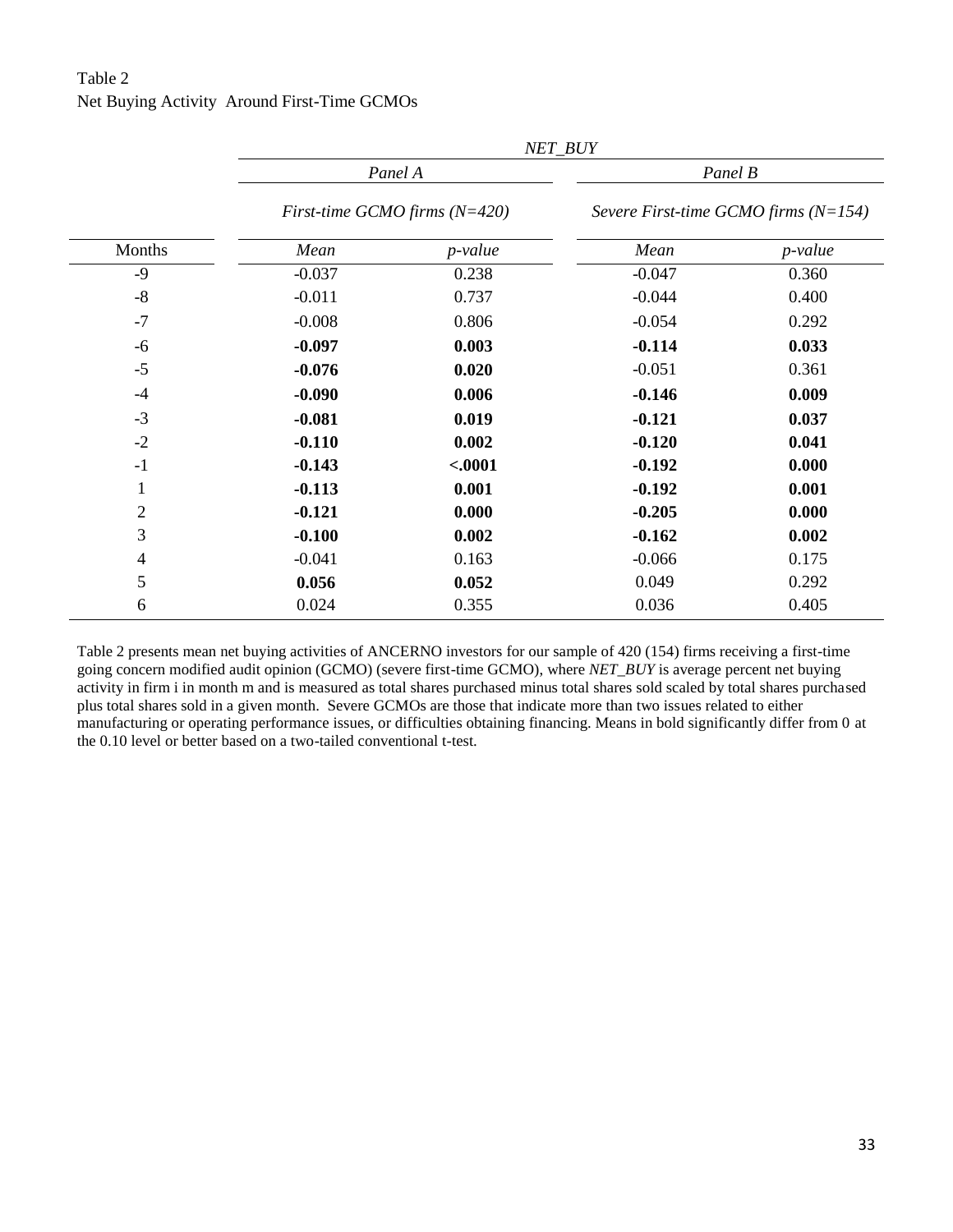| Dependent Variable: NET_BUY |             |                     |             |
|-----------------------------|-------------|---------------------|-------------|
|                             | Column 1    | Column <sub>2</sub> | Column 3    |
| PRE6                        | $-0.078**$  | $-0.078**$          | $-0.078**$  |
|                             | $(-2.12)$   | $(-2.10)$           | $(-2.11)$   |
| PRE5                        | $-0.057$    | $-0.057$            | $-0.057$    |
|                             | $(-1.53)$   | $(-1.49)$           | $(-1.49)$   |
| PRE4                        | $-0.072*$   | $-0.077**$          | $-0.077**$  |
|                             | $(-1.90)$   | $(-2.03)$           | $(-2.02)$   |
| PRE3                        | $-0.063$    | $-0.072*$           | $-0.072*$   |
|                             | $(-1.62)$   | $(-1.84)$           | $(-1.84)$   |
| PRE2                        | $-0.092**$  | $-0.082**$          | $-0.082**$  |
|                             | $(-2.35)$   | $(-2.10)$           | $(-2.10)$   |
| <b>PRE1</b>                 | $-0.124***$ | $-0.118***$         | $-0.118***$ |
|                             | $(-3.32)$   | $(-3.14)$           | $(-3.14)$   |
| <b>POST1</b>                | $-0.095**$  | $-0.091**$          | $-0.091**$  |
|                             | $(-2.54)$   | $(-2.44)$           | $(-2.44)$   |
| POST2                       | $-0.103***$ | $-0.104***$         | $-0.104***$ |
|                             | $(-2.73)$   | $(-2.73)$           | $(-2.73)$   |
| POST3                       | $-0.081**$  | $-0.077**$          | $-0.077**$  |
|                             | $(-2.21)$   | $(-2.08)$           | $(-2.08)$   |
| POST4                       | $-0.023$    | $-0.020$            | $-0.0120$   |
|                             | $(-0.65)$   | $(-0.56)$           | $(-0.56)$   |
| POST5                       | $0.075**$   | $0.081**$           | $0.081**$   |
|                             | (2.20)      | (2.36)              | (2.36)      |
| POST6                       | 0.043       | 0.045               | 0.045       |
|                             | (1.34)      | (1.38)              | (1.38)      |
| <b>SIZE</b>                 |             | $0.022***$          | $0.024***$  |
|                             |             | (6.00)              | (6.24)      |
| <b>BTM</b>                  |             | $-0.010***$         | $-0.009***$ |
|                             |             | $(-3.58)$           | $(-2.91)$   |
| <b>EARNINGS</b>             |             | $0.014***$          | $0.013***$  |
|                             |             | (3.87)              | (3.54)      |
| $BIG4$                      |             |                     | $-0.042**$  |
|                             |             |                     | $(-2.05)$   |
| <b>ZSCORE</b>               |             |                     | 0.004       |
|                             |             |                     | (0.86)      |
| Constant                    | 0.004       | $-0.154*$           | $-0.116$    |
|                             | (0.05)      | $(-1.67)$           | $(-1.23)$   |
| No. of Observations         | 6300        | 6150                | 6150        |
| $Adj-R^2$                   | 0.020       | 0.031               | 0.031       |

Table 3 Monthly OLS Regressions on the Institutional Investor Reaction to First-Time GCMOs

Table 3 presents coefficient estimates from model (3) for all first-time GCMO firms where *NET\_BUY* is average percent net buying activity in firm i in month m and is measured as total shares purchased minus total shares sold scaled by total shares purchased plus total shares sold in month m. *PREi,m* (*POSTi,m*) is a dummy variable equal to one if trading month represents the mth month prior to (after) the GCMO filing date; 0 otherwise. Numbers in parentheses are t-statistics calculated using standard errors per White (1980). \*\*\*, \*\*, and \* denote statistical significance at the 1%, 5% and 10% levels, respectively. Variable definitions are in Appendix 1.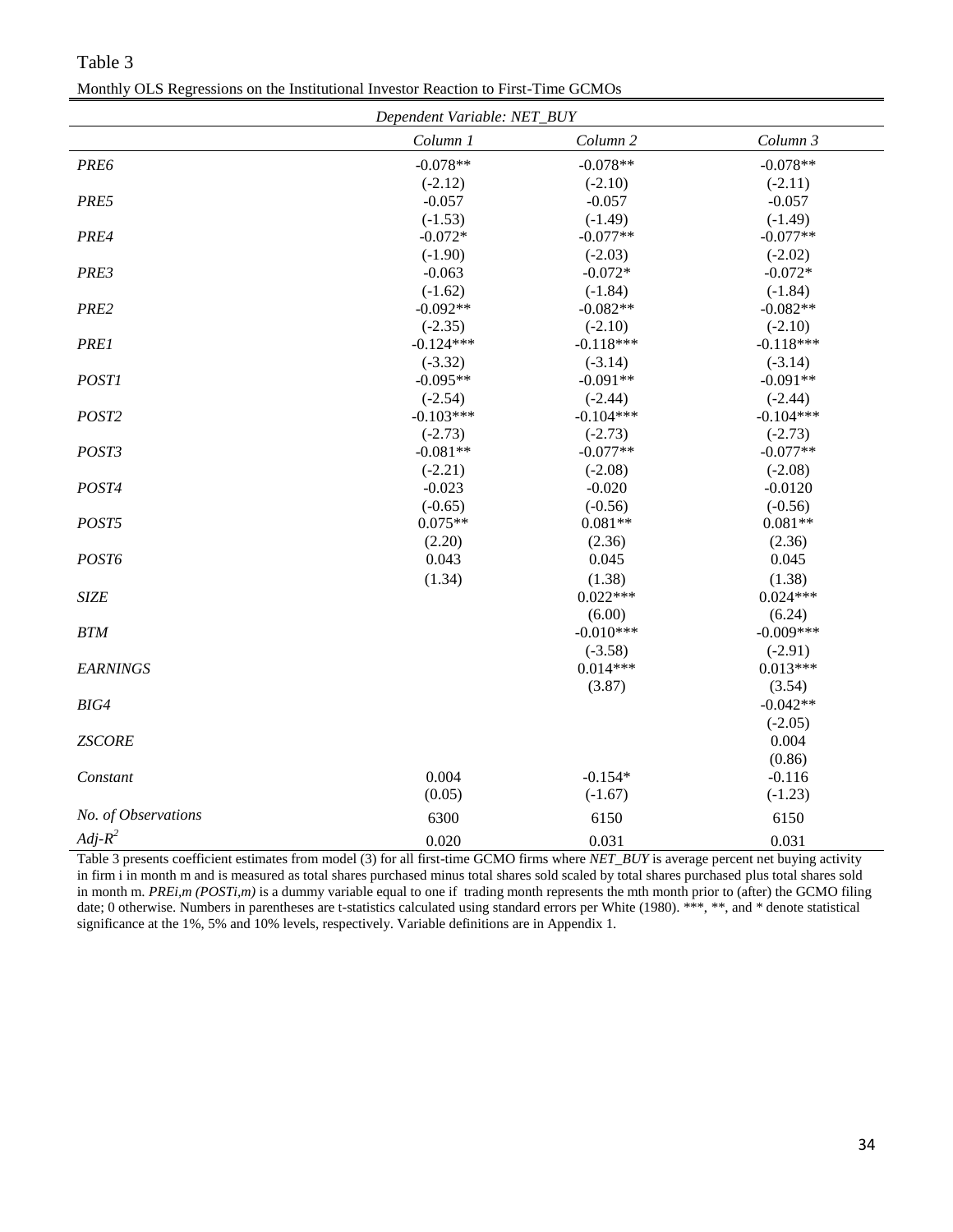| Dependent Variable: NET_BUY |            |             |             |
|-----------------------------|------------|-------------|-------------|
|                             | Column 1   | Column 2    | Column 3    |
| <b>PRE6xSEVERE</b>          | $-0.039$   | $-0.024$    | $-0.023$    |
|                             | $(-0.59)$  | $(-0.37)$   | $(-0.35)$   |
| PRE5xSEVERE                 | 0.028      | 0.042       | 0.043       |
|                             | (0.40)     | (0.60)      | (0.62)      |
| PRE4xSEVERE                 | $-0.100$   | $-0.104$    | $-0.103$    |
|                             | $(-1.44)$  | $(-1.51)$   | $(-1.49)$   |
| PRE3xSEVERE                 | $-0.075$   | $-0.050$    | $-0.049$    |
|                             | $(-1.06)$  | $(-0.70)$   | $(-0.69)$   |
| PRE2xSEVERE                 | $-0.028$   | $-0.013$    | $-0.012$    |
|                             | $(-0.39)$  | $(-0.18)$   | $(-0.16)$   |
| <b>PRE1xSEVERE</b>          | $-0.091$   | $-0.089$    | $-0.088$    |
|                             | $(-1.37)$  | $(-1.33)$   | $(-1.31)$   |
| <b>POST1xSEVERE</b>         | $-0.136**$ | $-0.132*$   | $-0.131*$   |
|                             | $(-2.01)$  | $(-1.95)$   | $(-1.94)$   |
| POST2xSEVERE                | $-0.144**$ | $-0.149**$  | $-0.148**$  |
|                             | $(-2.15)$  | $(-2.21)$   | $(-2.19)$   |
| POST3xSEVERE                | $-0.111*$  | $-0.102$    | $-0.101$    |
|                             | $(-1.72)$  | $(-1.55)$   | $(-1.53)$   |
| POST4xSEVERE                | $-0.051$   | $-0.037$    | $-0.036$    |
|                             | $(-0.83)$  | $(-0.60)$   | $(-0.59)$   |
| POST5xSEVERE                | $-0.023$   | $-0.030$    | $-0.029$    |
|                             | $(-0.38)$  | $(-0.50)$   | $(-0.48)$   |
| POST6xSEVERE                | 0.005      | 0.013       | 0.014       |
|                             | (0.10)     | (0.23)      | (0.25)      |
| <b>SIZE</b>                 |            | $0.023***$  | $0.024***$  |
|                             |            | (6.09)      | (6.32)      |
| <b>BTM</b>                  |            | $-0.010***$ | $-0.009***$ |
|                             |            | $(-3.39)$   | $(-2.80)$   |
| <b>EARNINGS</b>             |            | $0.014***$  | $0.013***$  |
|                             |            | (3.70)      | (3.40)      |
| BIG4                        |            |             | $-0.042**$  |
|                             |            |             | $(-2.00)$   |
| <b>ZSCORE</b>               |            |             | 0.004       |
|                             |            |             | (0.73)      |
| Constant                    | 0.019      | $-0.144$    | $-0.107$    |
|                             | (0.24)     | $(-1.53)$   | $(-1.12)$   |
| No. of Observations         | 6300       | 6150        | 6150        |
| $Adj-R^2$                   | 0.021      | 0.031       | 0.032       |

Table 4 Monthly OLS Regressions on the Institutional Investor Reaction to "Severe" First-Time GCMOs

Table 4 presents coefficients estimates from model (4) for first-time severe GCMO firms where *NET\_BUY* is average percent net buying activity in firm i on month m and is measured as total shares purchased minus total shares sold scaled by total shares purchased plus total shares sold in month m. *PREi,m (POSTi,m)* is a dummy variable equal to one if trading month represents the mth month prior to (after) the GCMO filing date; 0 otherwise, *SEVEREi* is a dummy variable equal to 1 if firm i receives a firsttime severe GCMO; 0 otherwise. Severe GCMOs are those that indicate more than two issues related to either manufacturing or operating performance issues, or difficulties obtaining financing. Numbers in parentheses are t-statistics calculated using standard errors per White (1980). \*\*\*, \*\*, and \* denote statistical significance at the 1%, 5% and 10% levels, respectively. Variable definitions are in Appendix 1.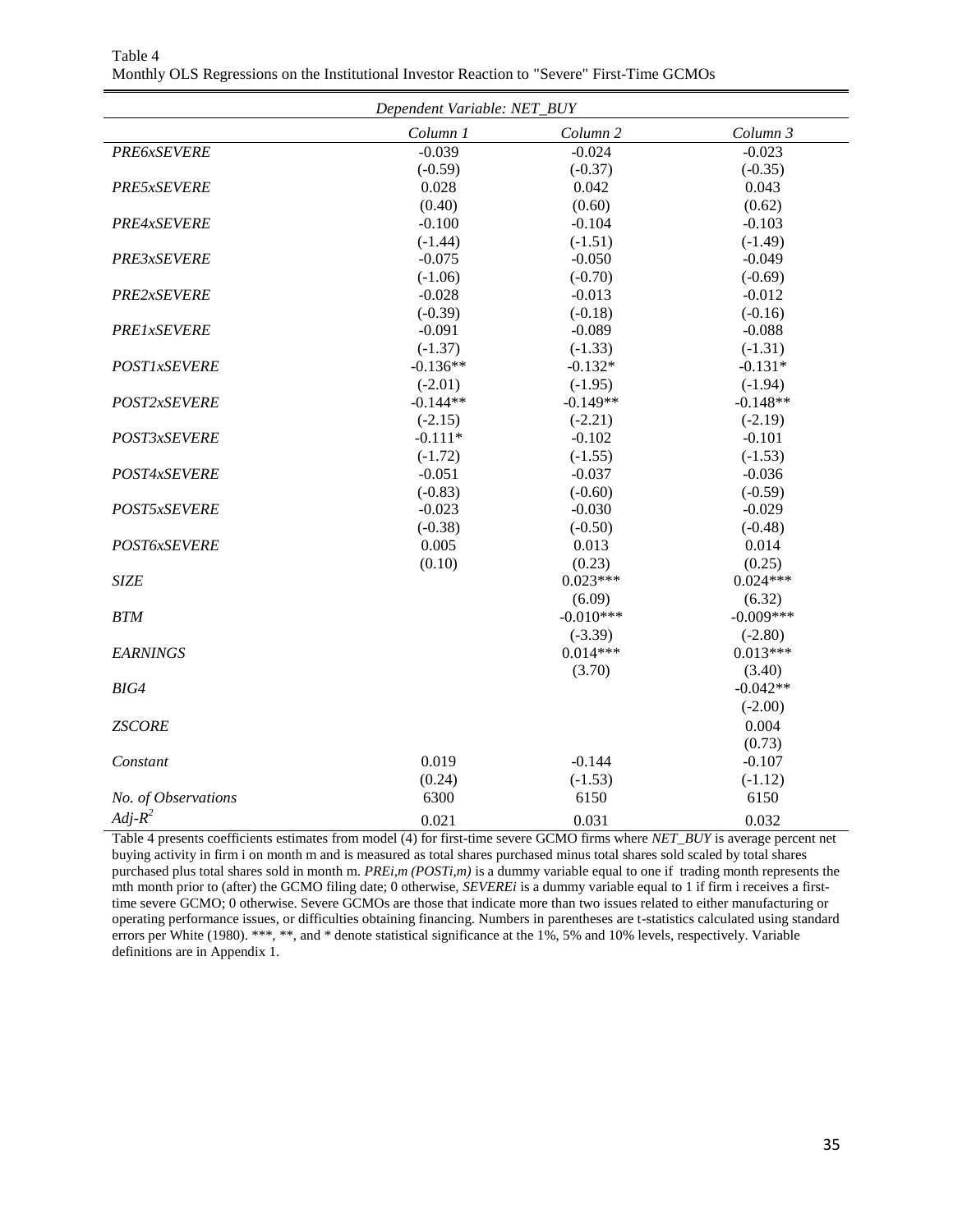| Dependent Variable: NET_BUY                    |             |                                                       |             |  |                 |
|------------------------------------------------|-------------|-------------------------------------------------------|-------------|--|-----------------|
| Panel A<br>First-Time GCMOs vs. Control Sample |             | Panel B<br>Severe First-Time GCMOs vs. Control Sample |             |  |                 |
|                                                |             |                                                       |             |  | <b>PRE6xFGC</b> |
|                                                | $(-0.53)$   |                                                       | $(-0.65)$   |  |                 |
| PRE5xFGC                                       | $-0.041$    | PRE5xSEVERE                                           | $-0.016$    |  |                 |
|                                                | $(-0.86)$   |                                                       | $(-0.24)$   |  |                 |
| PRE4xFGC                                       | $-0.057$    | PRE4xSEVERE                                           | $-0.124*$   |  |                 |
|                                                | $(-1.22)$   |                                                       | $(-1.93)$   |  |                 |
| PRE3xFGC                                       | $-0.068$    | PRE3xSEVERE                                           | $-0.100$    |  |                 |
|                                                | $(-1.43)$   |                                                       | $(-1.55)$   |  |                 |
| PRE2xFGC                                       | $-0.144***$ | PRE2xSEVERE                                           | $-0.154**$  |  |                 |
|                                                | $(-3.01)$   |                                                       | $(-2.34)$   |  |                 |
| <b>PRE1xFGC</b>                                | $-0.207***$ | <b>PRE1xSEVERE</b>                                    | $-0.265***$ |  |                 |
|                                                | $(-4.54)$   |                                                       | $(-4.33)$   |  |                 |
| <b>POST1xFGC</b>                               | $-0.077*$   | <b>POST1xSEVERE</b>                                   | $-0.162**$  |  |                 |
|                                                | $(-1.70)$   |                                                       | $(-2.54)$   |  |                 |
| POST2xFGC                                      | $-0.127***$ | POST2xSEVERE                                          | $-0.223***$ |  |                 |
|                                                | $(-2.76)$   |                                                       | $(-3.61)$   |  |                 |
| POST3xFGC                                      | $-0.118**$  | POST3xSEVERE                                          | $-0.184***$ |  |                 |
|                                                | $(-2.58)$   |                                                       | $(-2.98)$   |  |                 |
| POST4xFGC                                      | $-0.065$    | POST4xSEVERE                                          | $-0.090$    |  |                 |
|                                                | $(-1.48)$   |                                                       | $(-1.56)$   |  |                 |
| POST5xFGC                                      | 0.037       | POST5xSEVERE                                          | 0.017       |  |                 |
|                                                | (0.85)      |                                                       | (0.29)      |  |                 |
| POST6xFGC                                      | $-0.009$    | POST6xSEVERE                                          | $-0.002$    |  |                 |
|                                                | $(-0.21)$   |                                                       | $(-0.04)$   |  |                 |
| Controls                                       | Included    | Controls                                              | Included    |  |                 |
| Constant                                       | 0.015       | Constant                                              | 0.033       |  |                 |
|                                                | (0.13)      |                                                       | (0.30)      |  |                 |
| No. of Observations                            | 10176       | No. of Observations                                   | 7236        |  |                 |
| $Adj-R^2$                                      | 0.032       | $Adj-R^2$                                             | 0.034       |  |                 |

Table 5 Monthly OLS Regressions on Institutional Investor Reaction to First-Time GCMOs with the Control Sample

Table 5 presents coefficient estimates from model (4) with the following treatment sample selections: Model (5) is all first-time GCMO firms; Model (6) is Severe first-time GCMOs. Severe GCMOs are those that indicate more than two issues related to either manufacturing or operating performance issues, or difficulties obtaining financing. The control sample for both models consists of the financially distressed non-GCMO firms. NET\_BUY is average percent net buying activity in firm i on month m and is measured as total shares purchased minus total shares sold scaled by total hares purchased plus total shares sold in month m. PREi,m (POSTi,m) is a dummy variable equals to 1 if trading month represents the mth month prior to (after) the GCMO filing date; 0 otherwise. FGC (Severe) is a dummy variable equal to one if firm i belongs to the first-time GCMO group (Severe first-time GCMO group); 0 if it belongs to the control sample. Numbers in parentheses are t-statistics calculated using standard errors per White (1980). \*\*\*, \*\*, and \* denote statistical significance at the 1%, 5% and 10% levels, respectively. Variable definitions are in Appendix 1.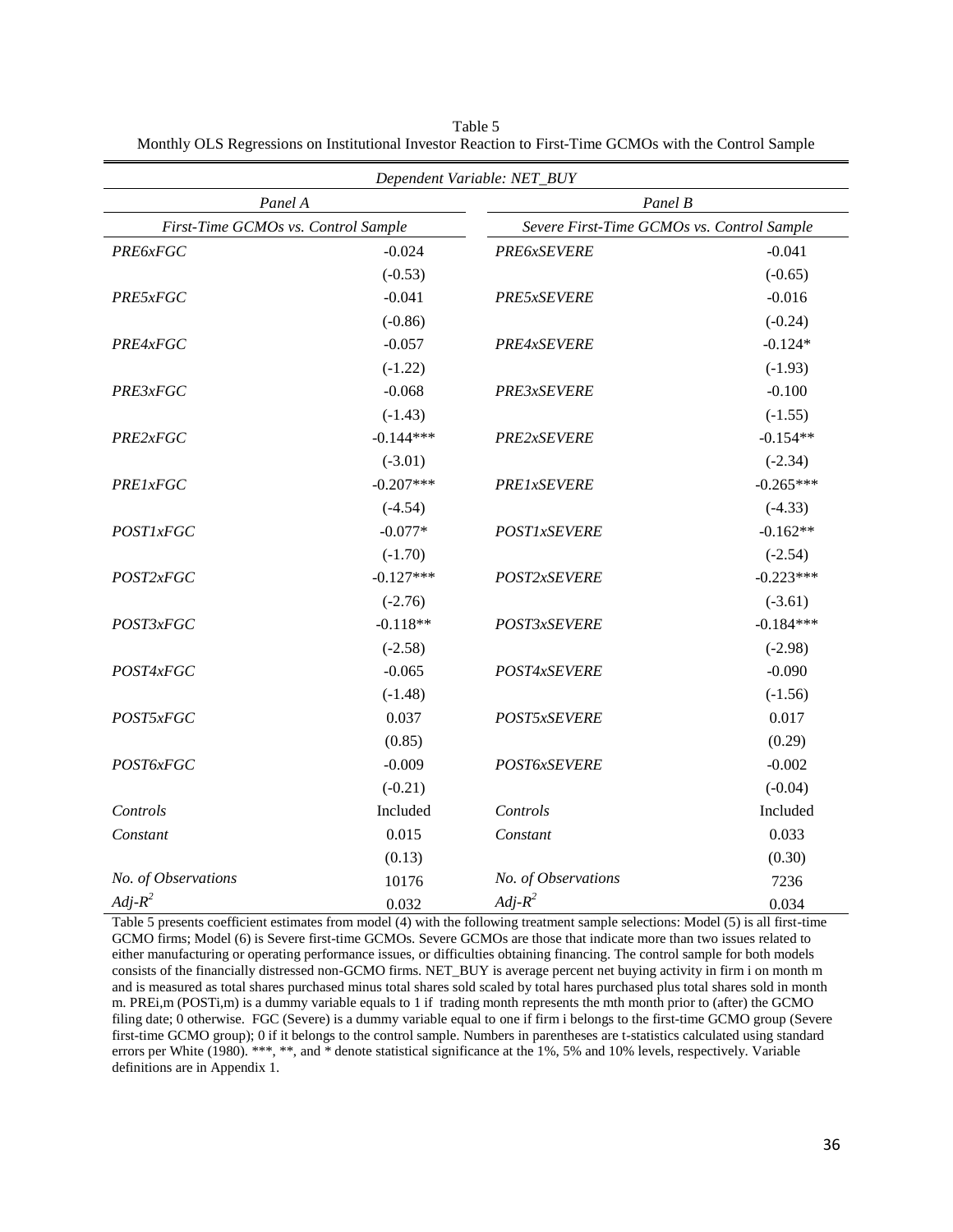| Dependent Variable: NET_BUY |                  |               |  |  |
|-----------------------------|------------------|---------------|--|--|
|                             | $Years < = 2006$ | $Years>=2007$ |  |  |
| PRE6                        | $-0.099*$        | $-0.060$      |  |  |
|                             | $(-1.93)$        | $(-1.13)$     |  |  |
| PRE5                        | $-0.034$         | $-0.076$      |  |  |
|                             | $(-0.68)$        | $(-1.36)$     |  |  |
| PRE4                        | 0.034            | $-0.174***$   |  |  |
|                             | (0.63)           | $(-3.25)$     |  |  |
| PRE3                        | $-0.082$         | $-0.062$      |  |  |
|                             | $(-1.52)$        | $(-1.13)$     |  |  |
| PRE2                        | $-0.128**$       | $-0.043$      |  |  |
|                             | $(-2.29)$        | $(-0.78)$     |  |  |
| <b>PRE1</b>                 | $-0.140***$      | $-0.099*$     |  |  |
|                             | $(-2.60)$        | $(-1.88)$     |  |  |
| <b>POST1</b>                | $-0.156***$      | $-0.035$      |  |  |
|                             | $(-2.93)$        | $(-0.66)$     |  |  |
| POST2                       | $-0.166***$      | $-0.050$      |  |  |
|                             | $(-2.99)$        | $(-0.96)$     |  |  |
| POST3                       | $-0.093*$        | $-0.063$      |  |  |
|                             | $(-1.73)$        | $(-1.24)$     |  |  |
| POST4                       | 0.017            | $-0.052$      |  |  |
|                             | (0.33)           | $(-1.07)$     |  |  |
| POST5                       | $0.120**$        | 0.048         |  |  |
|                             | (2.41)           | (1.00)        |  |  |
| POST6                       | $0.118**$        | $-0.018$      |  |  |
|                             | (2.56)           | $(-0.39)$     |  |  |
| Controls                    | Included         | Included      |  |  |
| Constant                    | $-0.247**$       | $-0.022$      |  |  |
|                             | $(-2.45)$        | $(-0.32)$     |  |  |
| No. of Observations         | 2865             | 3285          |  |  |
| $Adj-R^2$                   | 0.039            | 0.019         |  |  |

Table 6 Monthly OLS Regressions on Institutional Investor Reaction to GCMOs by Time Period

Table 6 presents coefficient estimates from model (3) for all first-time GCMO firms where NET\_BUY is average percent net buying activity in firm i on month m and is measured as total shares purchased minus total shares sold scaled by total shares purchased plus total shares sold in month m. PREi,m (POSTi,m) is a dummy variable equal to one if trading month represents the mth month prior to (after) the GCMO filing date; 0 otherwise. Numbers in parentheses are t-statistics calculated using standard errors per White (1980). \*\*\*, \*\*, and \* denote statistical significance at the 1%, 5% and 10% levels, respectively. Variable definitions are in Appendix 1.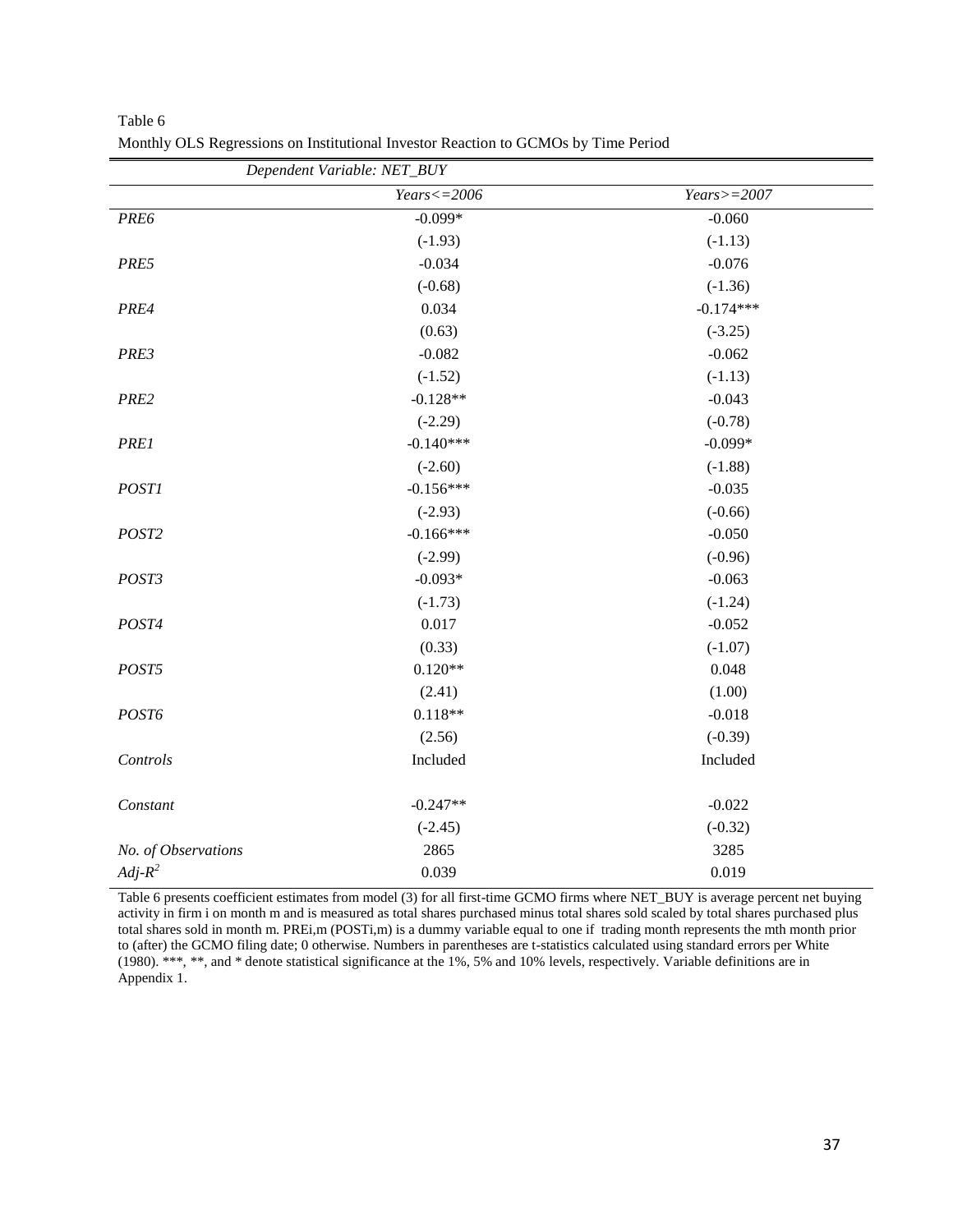# Appendix 1 Variable Definitions

| NET_BUY         | is the monthly net buying activity by the ANCERNO investors and measured as total<br>dollar value of the shares purchased minus total dollar value of shares sold scaled by<br>total dollar value of the shares purchased plus total dollar value of shares sold in a given<br>month,                                                                     |
|-----------------|-----------------------------------------------------------------------------------------------------------------------------------------------------------------------------------------------------------------------------------------------------------------------------------------------------------------------------------------------------------|
| <b>ASSETS</b>   | are the total assets of the firm at the end of the fiscal year related to the audit report,                                                                                                                                                                                                                                                               |
| BIG4            | is a dummy variable equal to one if the external auditor is a top four auditor (EY, PWC,<br>Deloitte and KPMG), 0 otherwise,                                                                                                                                                                                                                              |
| <b>BTM</b>      | is the book-to-market and measured as book value of equity scaled by the market value<br>of equity at the fiscal year related to the audit report,                                                                                                                                                                                                        |
| <b>EARNINGS</b> | is annual earnings surprise measured as the difference between current year annual<br>earnings before extraordinary items and last year annual earnings before extraordinary<br>items scaled by the market value of equity from last year,                                                                                                                |
| <b>POST</b>     | is a dummy variable equal to one if trading period covers the month after the audit<br>report filing date; 0 otherwise,                                                                                                                                                                                                                                   |
| <b>PRE</b>      | is a dummy variable equal to one if trading period covers the month prior to the audit<br>report filing date; 0 otherwise,                                                                                                                                                                                                                                |
| Price           | is the stock price in \$ at the fiscal year related to the audit report,                                                                                                                                                                                                                                                                                  |
| <b>SEVERE</b>   | is a dummy variable equal to one if the GCMO indicates more than two issues related to<br>manufacturing or operating performance issues, or difficulties obtaining financing,<br>otherwise 0,                                                                                                                                                             |
| <b>SIZE</b>     | is the market value of the firm at the end of the fiscal year related to the audit report,                                                                                                                                                                                                                                                                |
| <b>ZSCORE</b>   | is an overall measure of firm distress presented in Zmijewski (1984) that is calculated<br>using the most recent fiscal year prior to our 15-month investigation window. The<br>distress model includes three components: return on assets, debt to assets, and the<br>current ratio, and where higher scores indicate higher levels of financial stress. |